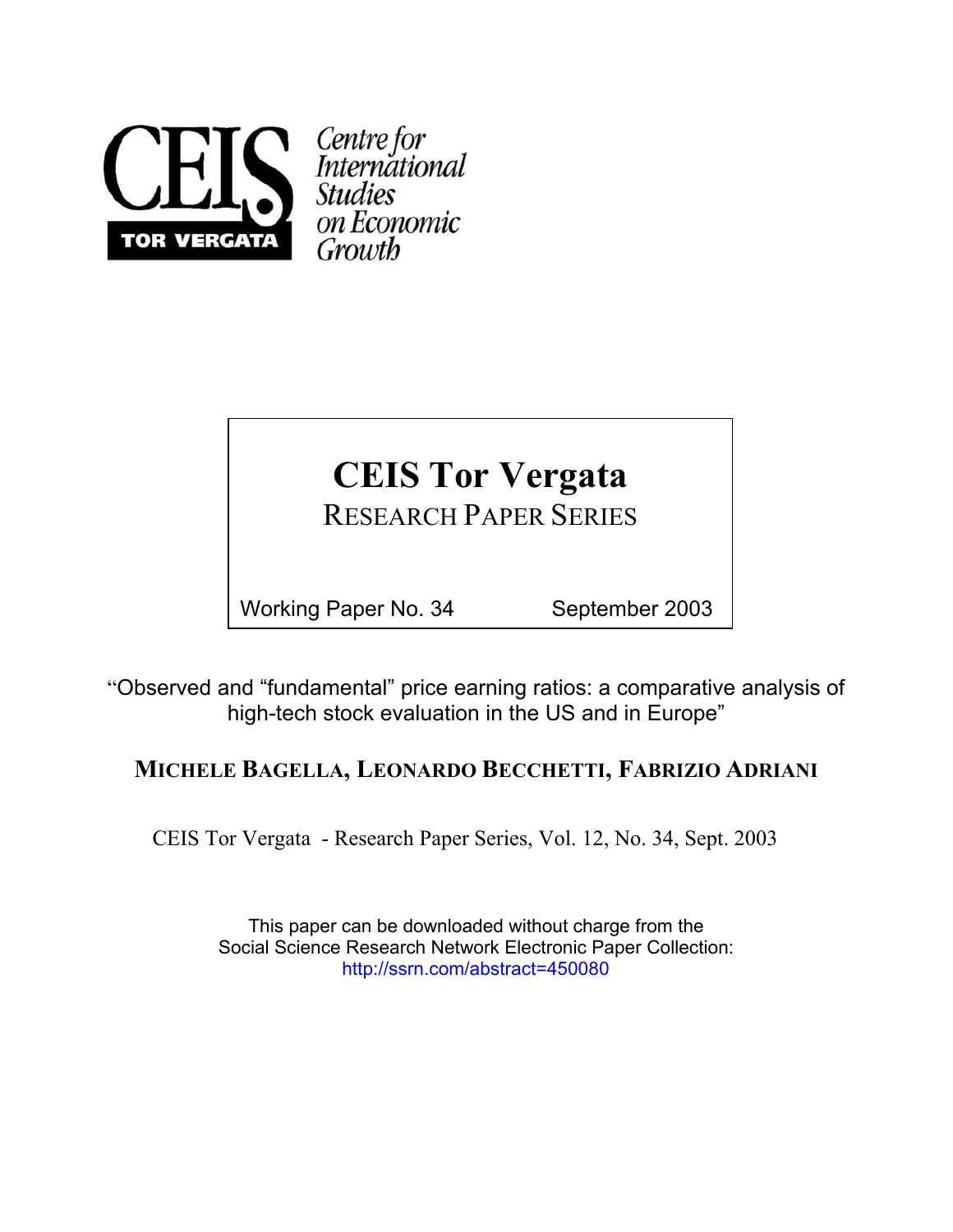# **Observed and "fundamental" price earning ratios: a comparative analysis of high-tech stock evaluation in the US and Europe<sup>1</sup>**

Michele Bagella

*Università Tor Vergata, Roma, Facoltà di Economia, Dipartimento di Economia e Istituzioni, Via di Tor Vergata snc, 00133 Roma. E-Mail : Bagella@economia.uniroma2.it* 

Leonardo Becchetti

*Università Tor Vergata, Roma, Facoltà di Economia, Dipartimento di Economia e Istituzioni, Via di Tor Vergata snc, 00133 Roma. E-Mail : Becchetti@economia.uniroma2.it* 

Fabrizio Adriani

*Università Tor Vergata, Roma, Facoltà di Economia, Dipartimento di Economia e Istituzioni, Via di Tor Vergata snc, 00133 Roma. E-mail: Fabrizio.Adriani@uniroma2.it* 

#### **Abstract**

By assuming that a large share of investors (which we call fundamentalists) follows a fundamental approach to stock picking, we build a discounted cash flow (DCF) model and test on a sample of high-tech stocks whether the strong and the weak version of the model are supported by data from the US and European stock markets. Empirical results show that "fundamental" earning price ratios explain a significant share of cross sectional variation of the observed E/P ratios, with other additional variables being only partially and weakly relevant. Within this general framework, valid both for Europe and the US, empirical results outline significant differences between the two markets. The most relevant of them is that the relationship between observed and fundamental E/P ratios is much weaker in Europe.

JEL Codes: G12, G14

Keywords: financial market microstructure, asset pricing

<sup>&</sup>lt;sup>1</sup> \* This paper has been developed within a CNR research project on "Mathematical methods for financial markets" and presented at the IX Tor Vergata Financial Conference, November 2000. We thank A. Beltratti, T. Berglund, J. Dwyer, I. Hasan, M. Lo Cicero, J. Lothian, G. Marini, C. Rossi, P.L. Scandizzo, R.Waldmann for useful comments and suggestions. A special thank goes to L.Guarcello for its precious research assistance. An earlier version of the paper is CEIS Working Paper n. 138. The usual disclaimer applies. Address for Correspondence: Leonardo Becchetti: Universita' "Tor Vergata", Via di Tor Vergata snc, 00133 Roma, Italia Fax +39-6-2020500 Tel. +39-6-2025361.E-Mail: becchetti@economia.uniroma2.it.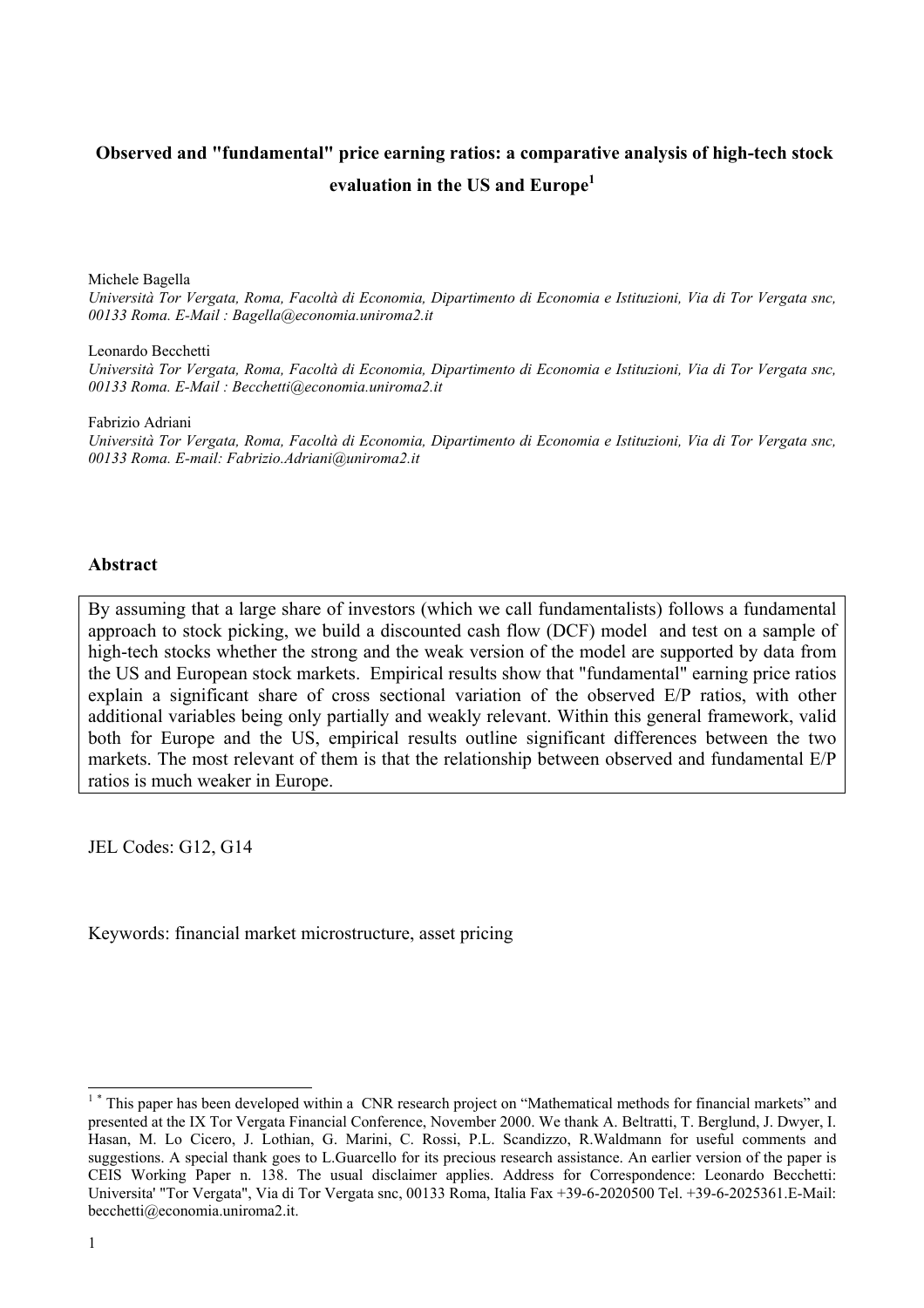#### **1. Introduction**

With the ICT revolution of the last decades creation of value (especially in the high-tech industry) is becoming more and more related to intangible assets and competition increasingly related to nonprice factors. According to results from a recent EU research project, by 1988 only 15 percent of S&P500 value was attributed to tangible assets, compared to 62 percent in 1982 (Eustace, 2002).<sup>2</sup> These changes are likely to be part of the response to observed anomalies such as the sharp uptrend in the price to book ratio which has risen three times between 1981 and 1996 for the Dow Jones Industrial Average (Lee, Myers and Swaminathan, 1999). In this new framework, the problem of evaluating and incorporating the value of intangibles in estimates of stock fundamentals, generally based on balance sheet measures, is becoming always more important. The challenge is to use forward looking models with limited reference to those balance sheet measures incapable of incorporating the effects of intangibles on corporate values. The present paper follows this direction. On the one hand, we investigate whether analysts, in their forward looking expectations, are capable of incorporating these changes into their forecasted fundamentals. On the other hand, we want to know whether market prices are consistent with these evaluations. We do this through a comparison between US and EU stocks to see whether differences in regulatory environments and in the composition of financial market investors between the US and EU systems affects the capacity to tackle the challenge of the "evaluation puzzle" described above. Even though clear cut distinctions among "archetypal market structures" exist only in theory, we may find in the US financial markets (compared to EU markets) relatively stricter rules for information disclosure<sup>3</sup> and

<sup>&</sup>lt;sup>2</sup> The EU's High Level Expert Group on the Intangible Economy comments this issue arguing that "the various interest" groups are struggling to adapt their analytical models, standards and regulatory policies to reflect the economics of intangibles. The overriding problem is how to isolate the new performance drivers – the portfolio of assets, quasi-assets, commodities and competencies we need to measure" (Eustace, 2002).

<sup>&</sup>lt;sup>3</sup> The International Accounting Standards Committee (IASC) has set an International Accounting Standard. Each year National Accounting Standards are benchmarked against IAS in his annual report. The 2001 annual report clearly shows that Accounting Standards of all stocks from European countries included in our sample do not follow IAS standards in the disclosure of earnings per share and many other crucial balance sheet items, differently from US Accounting Standards.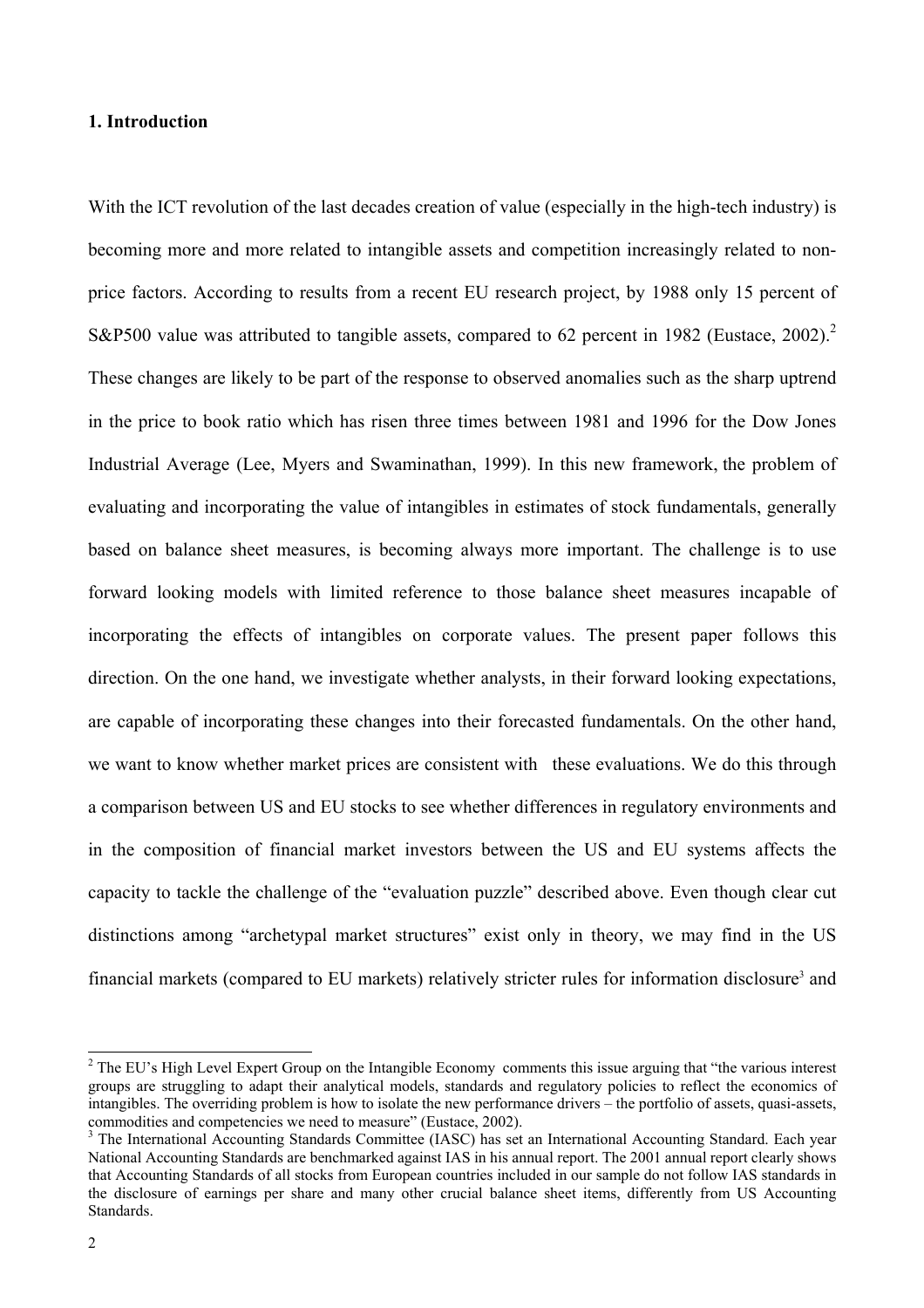higher severity in the repression of the insider trading<sup>4</sup> together with a more pervasive presence of institutional investors (Allen-Gale, 1992, 2000). The role of institutional investors is usually expected to increase the share of long term investors looking at fundamentals*.*

The industry in which the ICT revolution went further is the high-tech industry where the impact of intangibles on asset values is expected to be higher<sup>5</sup> and where anomalies such that zero dividend payment are relatively more frequent. Moreover, the low marketability of firms' assets in the hightech sector implies that an evaluation of the firm based on the market value of its capital is far more complicated than in traditional sectors. This is why we believe that a sample of high-tech companies represents a very interesting benchmark for testing the correspondence between analysts forecasted and market observed values.

To evaluate stock market fundamentals we must also take into account that trades and prices are determined by a large number of investors with nonhomogeneous beliefs and information sets.

Most theoretical and empirical papers analysing the effects of financial markets microstructure on asset prices hinge on the interaction between a group of more informed (rational) and a group of less informed (noise, liquidity or near rational) traders (Grossman-Stiglitz, 1980; De Long et al.,1990; Allen-Taylor, 1990; Curcio-Goodhart, 1991).

 $\overline{a}$ 

<sup>&</sup>lt;sup>4</sup> Fund managers interviewed about the differences between US and European financial markets report that "A primary disadvantage is the lack of a centralized regulatory body (such as those in the US or UK). Similar to the US and in order to create more transparency, these regulatory bodies should implement insider-trading rules (e.g. filing of buy and sell activity of directors or major shareholders, filing of total positions held, etc.). When these rules are violated, there should be strict rules for punishment. Without this legal framework, the market will always be vulnerable to manipulation." (CSFB, 2002)

<sup>&</sup>lt;sup>5</sup> More specifically, the value of high-tech stocks is highly likely to be affected by the definition and evolution of technological standards which are crucial in markets with large network externalities (Varian, 2000). Uncertainties on which firm would eventually reach a critical mass in new markets with network externalities make expectations on future cash flow highly volatile. The difficulties in evaluation due to the higher role played by intangibles for high-tech stocks may be offset by the fact that high tech firms tend to be followed by a larger number of analysts than firms in traditional sectors. This enhances the accuracy of forecasts and allows a better estimation of their variability across different analysts (Chung-Jo, 1996).

<sup>&</sup>lt;sup>6</sup> In a world of imperfect information a firm's dividend policy may disclose some information on the permanent component of earnings. For this reason, investors and financial press argue that high tech stocks' prices are more sensitive than other stock prices to changes in the projected cash flows both from a time series and from a crosssectional point of view. "*Since most tech stocks pay little or no dividends, investors are buying them almost entirely for their potential growth in revenue and profits. That means prices are ultrasensitive to changes in projections of longterm profit growth.*" (BusinessWeek "Are High-Tech Stocks Headed for More Turmoil?" February 5, 2001).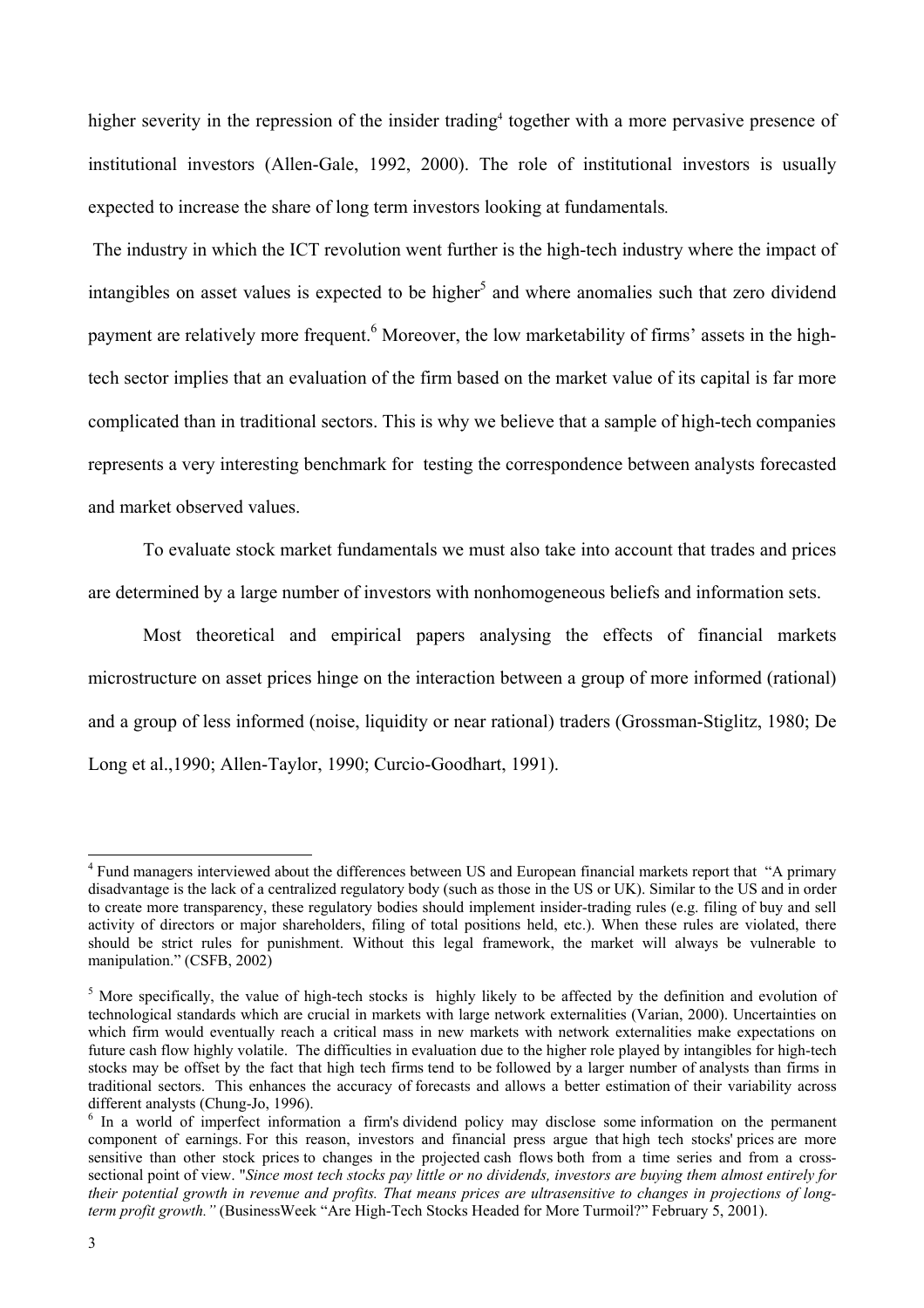Having this literature as a reference, the simple but quite general hypothesis adopted by our paper is that the first group of traders compute a "fundamental value" of the firm according to a generally established rule and buys (sells) stocks which are undervalued (overvalued) with respect to the estimated fundamental. The second group of traders has a different perspective and, roughly speaking, adopts trend-following strategies buying (selling) a rising (falling) stock even if it is above (below) its fundamental value.<sup>7</sup>

Within this framework, the paper develops a standard "two-stage growth" discounted cash flow (henceforth DCF) model which is expected to be commonly adopted by the so called "fundamentalists", and tests whether cross-sectional variability of price earning ratios $8 \text{ may be}$ explained by the model or if additional variables need to be taken into account.<sup>9</sup>

In calculating the fundamental value of the stock, we use a set of explanatory variables that are likely to affect significantly price earning ratios. These are the IBES consensus forecast on 1 year, 2-year ahead and long term earnings growth. Our choice of considering these variables implies the cost of working with panels of reduced time dimension. This cost is traded-off with the advantage of exploiting information which is presumably evaluated by financial traders in their decision process.<sup>10</sup> This advantage reduces divergences in interpreting the fundamental value and increases the likelihood that our approach closely resembles the approach most widely followed by fundamentalists.

 $\overline{a}$ 

 $<sup>7</sup>$  For similar approaches explaining financial asset prices on the basis of the relative weight of fundamentalists and</sup> chartists see Goodhart (1988), Frankel-Froot (1990), Kirman (1991), Pilbeam (1995), Sethi (1996) and Franke-Sethi (1998).

 $8$  Researchers usually study the cross-sectional dispersion of returns rather than that of P/E ratios. In our case, though we are testing the behaviour of fundamentalists and, in particular, whether they incorporate expected future earnings in their forecasts. Furthermore, the focus on P/E ratios allows us to test directly the static no arbitrage condition (price equal net present value of a stock) whose validity is only implicitly assumed when working on stock returns. Our approach also aims to provide information on overevaluation or underevaluation of stocks which cannot be provided by an investigation on stock returns.

<sup>&</sup>lt;sup>9</sup> One of the reasons for developing our analysis on price earnings is that this indicator parsimoniously uses available information for firms having positive earnings. It is in fact possible to evaluate the fundamental value of these stocks by knowing just the expected earnings rate of growth and not the current absolute value of earnings (see section 3).

<sup>&</sup>lt;sup>10</sup> The advantage of working with IBES forecasts of long term earnings growth is evident. This variable represents a better proxy for the effective *ex ante* traders' expectations than, either VAR forecasts, or effectively realised ex post earning growth.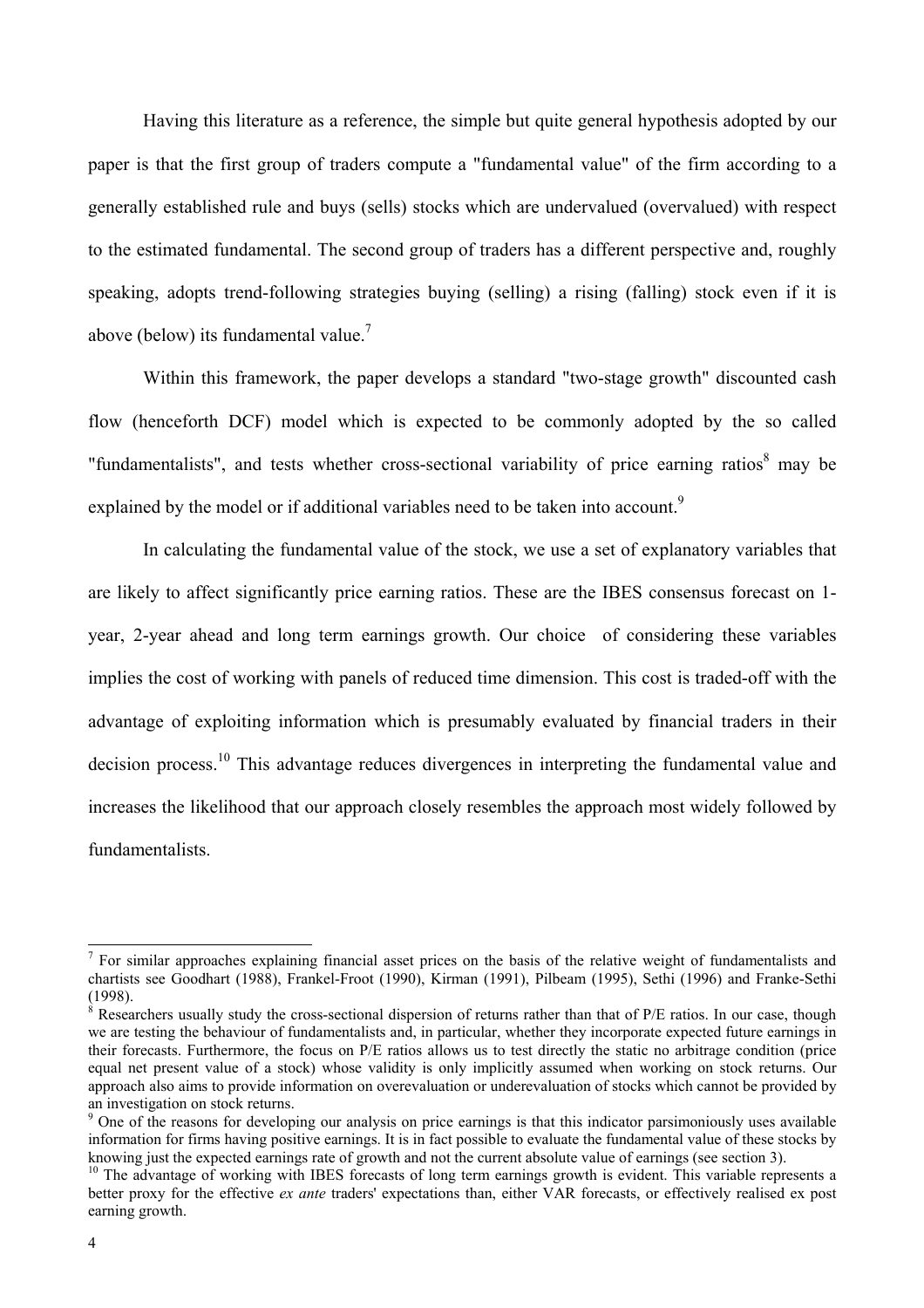The paper is divided into six sections (including introduction and conclusions). The second section presents a short survey of the literature on the determinants of price earning ratios and illustrates the contribution of this paper. The third section focuses on a descriptive analysis on the comparative features of the US and European samples. The fourth section presents a standard DCF model. On the basis of this model two hypotheses are tested on a sample of US and European high-tech stocks: i) the strong relevance of the DCF model (only the DCF variable matters); ii) the weak relevance of the DCF model (factors correcting for forecasting accuracy also matter). Empirical results presented in the fifth section highlight interesting differences in the evaluation of European and US high-tech stocks and do not reject the hypothesis that stock values reflect the DCF value (much more in the US than in Europe) corrected (only in some limited time spells) for signals which reduce asymmetric information between firms and investors.

#### **2. The determinants of P/E ratios: the state of art and our proposed contribution**

The traditional DCF approach discounts dividends and not earnings. In recent times, though, many companies started to postpone dividend payments at later stages of their life cycle (Campbell, 2000). In parallel, several authors started using earnings more than dividends to predict stock returns (Campbell, 2000, Olhson, 1995; Ang-Liu, 1998; Vuolteenaho, 1999; Fama-French, 1998; Lamont, 1998)

 If we follow this recent approach and assume that market agents have homogeneous rational expectations and the price of a stock reflects the value of current and future expected earnings corrected for a risk adjusted discount factor, the cross-sectional dispersion of price/earning ratios should reflect in first place differences in risk and differences between current and future expected earnings across stocks. For this reason the P/E has been originally considered as an indicator of transitory earnings (Molodovsky, 1953), future earnings (Cragg-Malkiel, 1982; Rao-Litzenberger,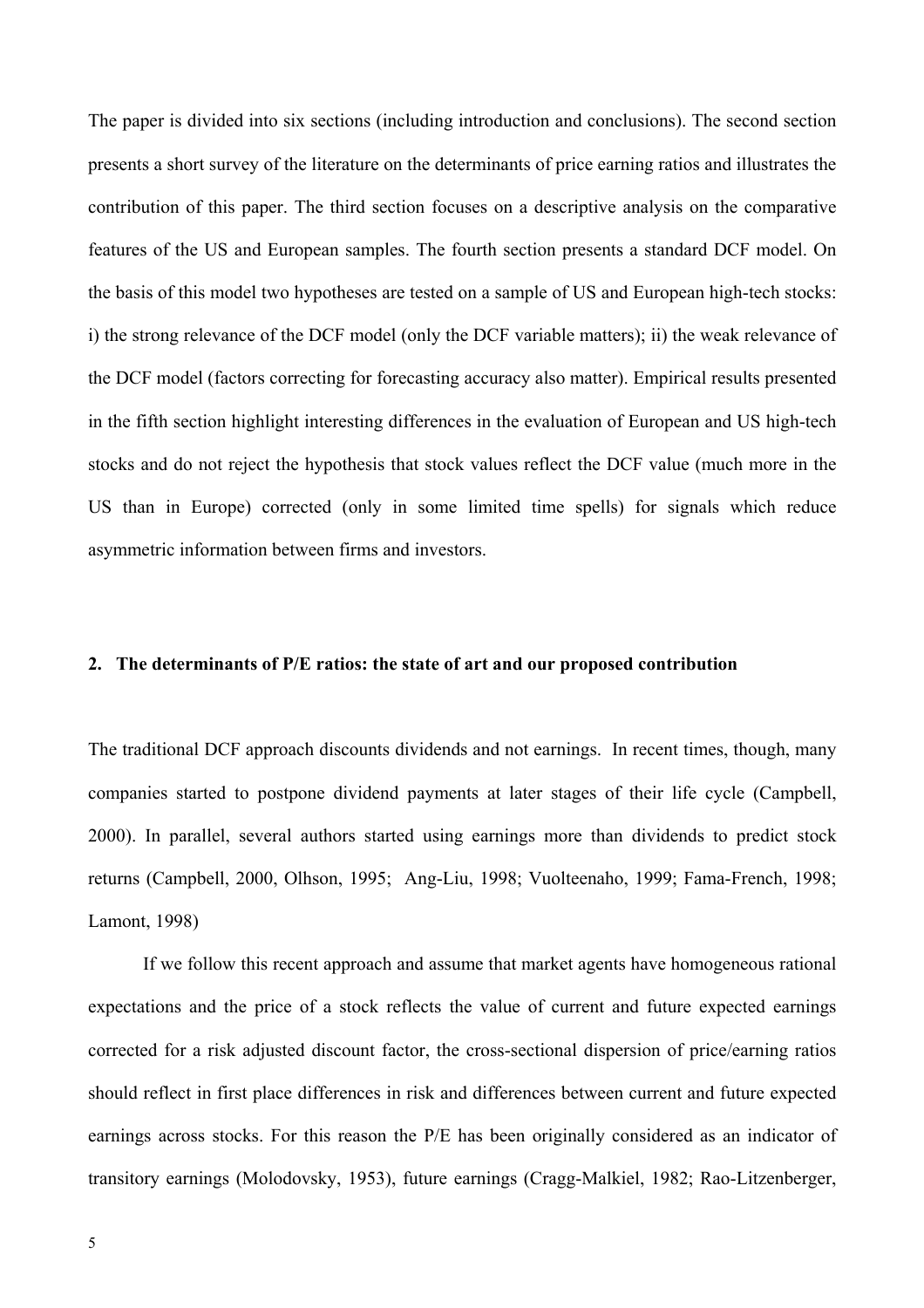1971) or risk (Ball, 1978). If, on the contrary, investors' information sets are not homogeneous, low P/E ratios may signal underevaluated stocks and portfolios of low P/E stocks should yield excess returns even after they are adjusted for risk (Basu, 1977; Jaffe, Keim and Westerfield, 1989).

Even assuming nonhomogeneous information sets, the hypothesis that all market agents evaluate the price of the stock according to a discounted cash flow approach is still a useful benchmark which can be tested and rejected in favor of alternative hypotheses. Its implications are that the expected growth of earnings and payout (risk and persistence) should be negatively (positively) related to the earning price ratio (Cho, 1994).

An empirical test of the DCF model is provided by Kim and Koveos (1994) with a panel crosscountry analysis. The authors find support for the negative effect of risk and for the positive effect of growth and payout on price earnings. They also find that the right proxy for the first variable is the dispersion of analysts' estimates (and not firm beta) while the right proxy for the second is analysts' expected growth (and not historical growth).

 Many empirical analyses on the determinants of P/E ratios outline the presence of a risk puzzle. In fact, Beaver and Morse (1978) do not find that risk or growth explain cross-sectional differences in P/E ratios and Zarrowin (1990) shows that cross-sectional differences in forecasted long term growth are the main determinants of variations in P/E ratios, while beta is not important.

The contribution of this paper to the above mentioned literature is that of directly testing the relevance of a DCF model commonly adopted by pratictioners. We in fact calculate theoretical price earning ratios by using one of the most widely followed DCF formulas and check if they explain cross-sectional differences in price earnings on a sample of high-tech stocks listed at US and European stock exchanges. The advantage in following this approach is that we test: i) the relevance of the adoption of a common fundamentalist rule and therefore the existence of this group of traders; ii) the role of previously unexplored variables which may proxy for the unknown part of the fundamental value of the stock in a framework of asymmetric information; iii) the presence of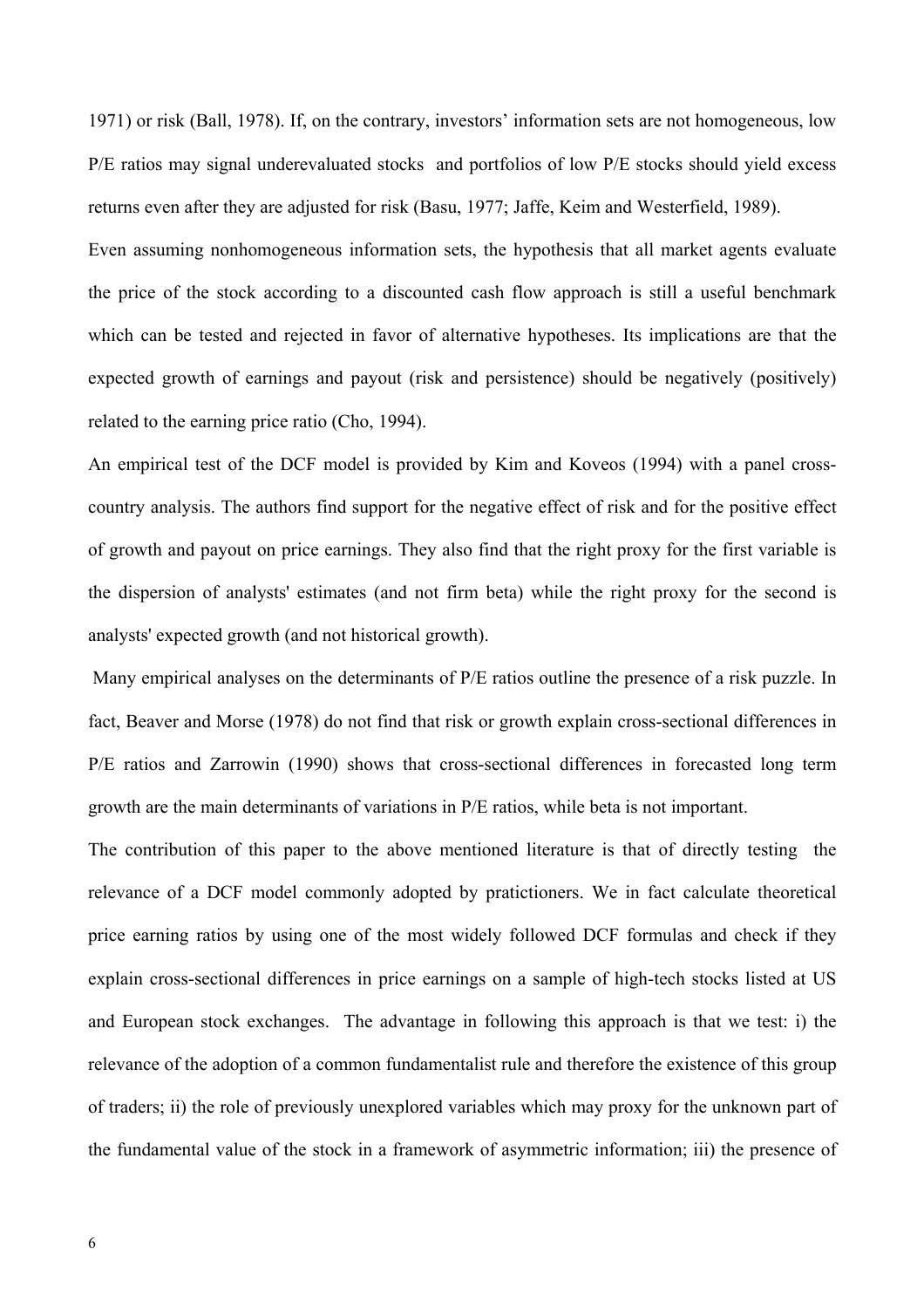eventual significant differences in the way stocks are evaluated in the US and in European financial markets.

#### **3. The determinants of price earnings for high-tech stocks: descriptive analysis**

We build our sample by extracting values of all stocks classified in the US and European high-tech and media industry by DATASTREAM. On the whole, we select 201 US and 245 European stocks (for the list of constituents see Appendix 1). Industries considered are: telecom wireless, telecom fixed line, telecom equipment, software, semiconductors, publishing and printing, media agencies, internet, cable and satellite, computer services and broadcasting.<sup>11</sup>

 The database provides information about the following variables (beta, 1-year ahead, 2-year ahead and long term IBES forecasted growth rate, number of earning forecasts in the previous three months and forecasts' standard deviation, twelve trailing months (TTM) sales per share, TTM earning per share, dividend price ratio and special items per share). Data are collected monthly from the January 1995 to May 2002.

A first problem in investigating the relationship between observed and DCF fundamental P/Es is how to treat firms with negative earnings. Using DCF and calculating P/Es for firms with negative earnings (and comparing them with those with positive P/Es) is clearly nonsense. This is because when P/Es turn to negative a discontinuity in ordering arises. Within the range of positive P/E values, lower P/E stocks are expected to be "cheaper". But a stock with a P/E value so low to be negative is definitely not considered as more convenient than a stock with a low positive P/E. Furthermore, a low negative P/E is worse than a high negative P/E so that, again, the ordering is not

 $\overline{a}$ 

 $11$  The choice of including in the same sample electronic and communication (publishing and printing, broadcasting) stocks is explained by the definition of Information and Telecommunication Technology revolution itself. This has been generated by the integration of electronic and communication technology which reduced limits to transferability of data, images and information in space. Therefore, we believe that the media industry is part of the revolution together with the electronic industry (as an example, the price of the Italian stock Class affiliated to the media agency industry has risen considerably in the high-tech boom for the revenues from its online information activity).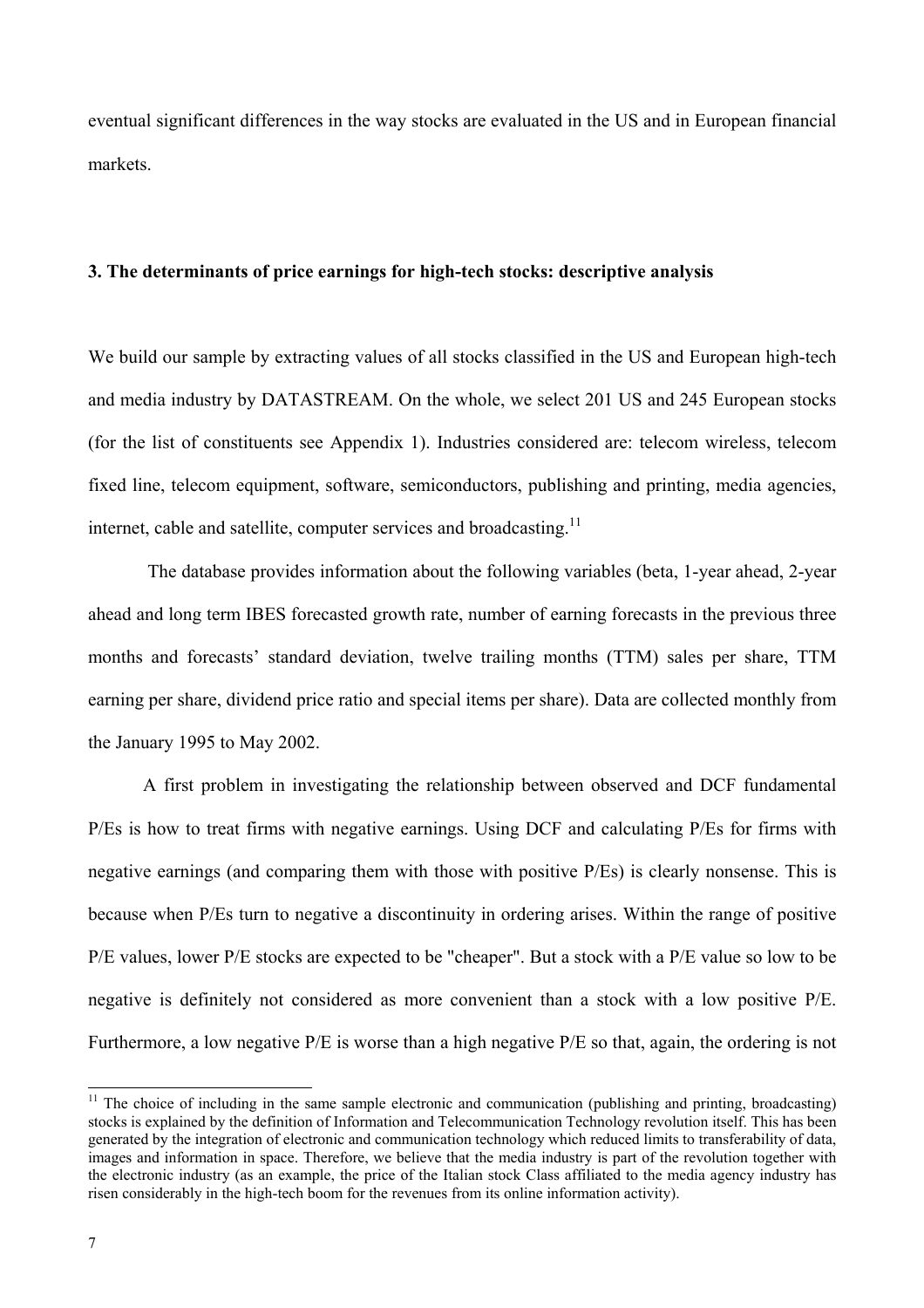consistent with that of the positive P/E range where lower P/E stocks are considered cheaper than higher P/E ones. The only solution (generally followed by analysts and financial press) is calculating P/Es in which price is measured in the year t and earnings in the first year (t+i) in which earnings are expected to be positive. The problem is that the first positive earning year varies from stock to stock. Moreover, to allow comparisons with current positive P/E stocks, the latter should be all converted into  $P_t/E_{t+i}$  values of the same year t+i. For this reason we decide to limit our analysis to positive earning stocks.

In Tables 1a and 1b we present some descriptive statistics for the overall sample and for the sample containing positive earning firms to have an idea of the costs implied by our choice.<sup>12</sup>

A first inspection at these results clearly shows that distributions of all variables are non normal, some of them including large outliers. We therefore test whether the two samples have different features by looking at medians. By comparing results from Table 1a with those from Table 1b we find that median values of the overall and of the positive earning sample present negligible differences. By contrast, relevant differences arise between US and EU firms. When we perform the test using all sample period observations we reject equality of medians between the US and the EU sample for all variables. When we perform the test month by month the null hypothesis is still rejected most of times. The two variables in which the two samples seem to be more different are the P/E in the positive earning sample (almost 90 percent of times) and the rate of long term growth in both samples (almost 80 percent of times in the positive earning sample).

US positive earnings stocks have a price earning ratio which is higher in median (29.5 against 25) than that of European stocks in the sample period (Table 1b). The difference in mean is highly significant if we look at non overlapping 95 percent confidence intervals. The expected IBES 1-year ahead rate of growth is much more volatile in Europe than in the US. Median values clearly show that 1-year ahead rate of growth forecasts for US stocks are sensibly higher (12 percent against 3

 $\overline{a}$ 

<sup>&</sup>lt;sup>12</sup> By dropping negative earning stocks the total number of monthly observations in our panel falls from 29080 to 24302. Year by Year medians of the restricted (positive earnings) sample are never significantly different from medians of the overall sample for any of the considered indicators. Results are omitted for reasons of space and available upon request.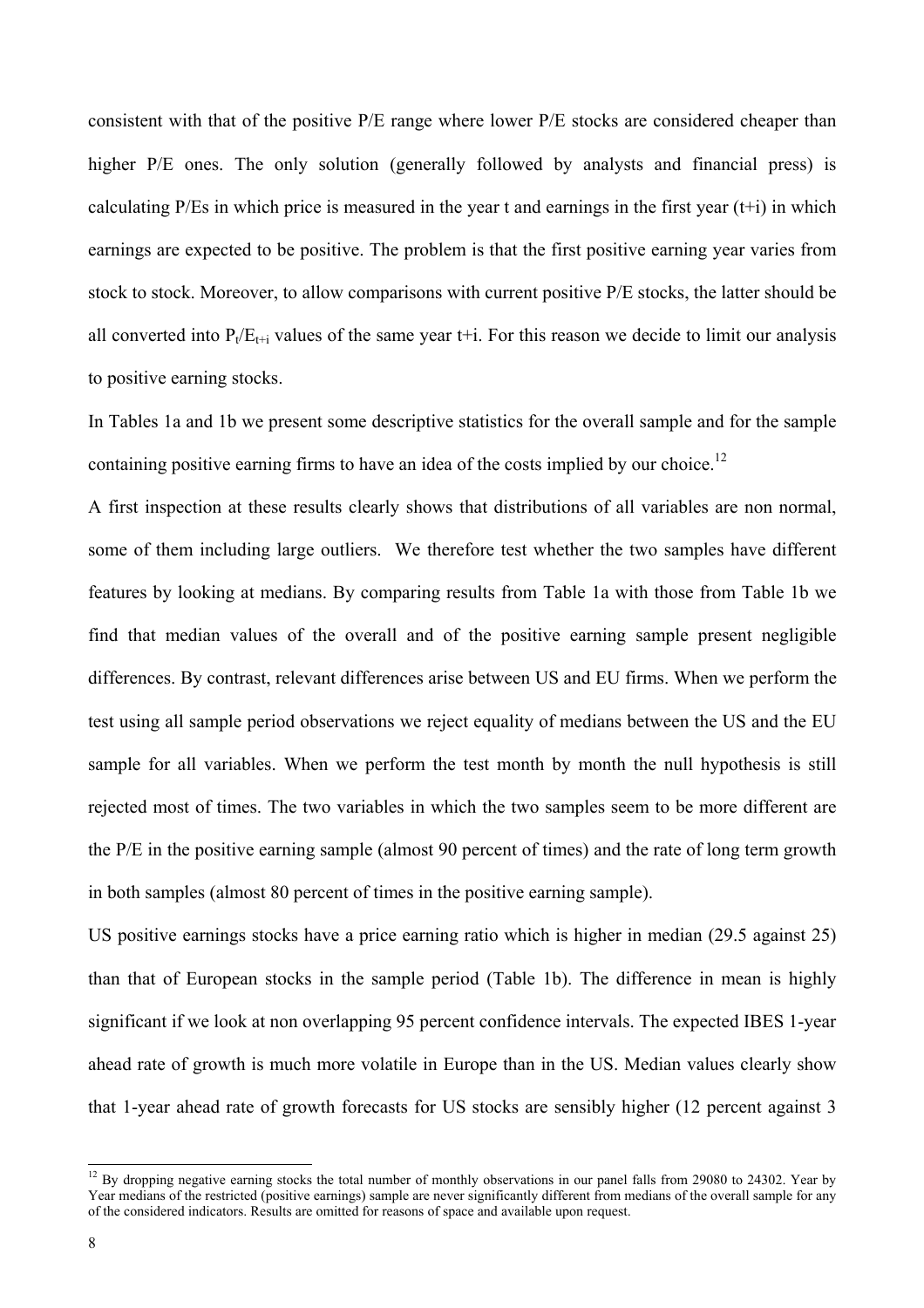percent). The 2-year ahead expected rate of growth seems higher in Europe than in the US in mean but, again, US median is higher than the European one. The long term expected rate of growth is significantly higher in the US than in Europe (20 percent against 15 percent) with outliers being much smaller here than in the two previous cases. Average betas show that US stocks are significantly more sensitive to systematic nondiversifiable risk than European stocks (about 1.1 against 0.8 in both samples).

Even though our two samples are balanced at industry level these descriptive findings clearly illustrate that the multiproduct features of high-tech firms limit the classification properties of industry affiliation. Stock betas, by incorporating effects of these multiproduct features, are therefore better proxies of the effective risk carried by firms in the sample. With this respect, our evidence shows that US companies seem to have a riskier product mix and, consistently with it, they exhibit higher expected rates of growth.

Additional descriptive evidence shows that the number of forecasts per stock is slightly but significantly higher in the US, while their variability is ten times higher in Europe. When looking at firm size we have again large outliers for the European sample. A comparison of the median values indicates that US firms are much bigger than European ones (around 5,190 against 2,900 employees). The inspection of descriptive differences between the two samples highlights other important differences: a much higher share of US firms does not distribute dividends (50 percent against 10 percent in Europe) and, consequently, the dividend price ratio is far smaller in the US than in Europe (1 percent against 15 percent). Special items per share are much more negative in the US (even though the median values show a much less dramatic difference than mean values).

Our inspection at descriptive statistics therefore reveals significant differences between the two samples and leads us to test whether similar differences exist in the way stocks are evaluated in the two markets.

#### **4. The definition of the two hypotheses**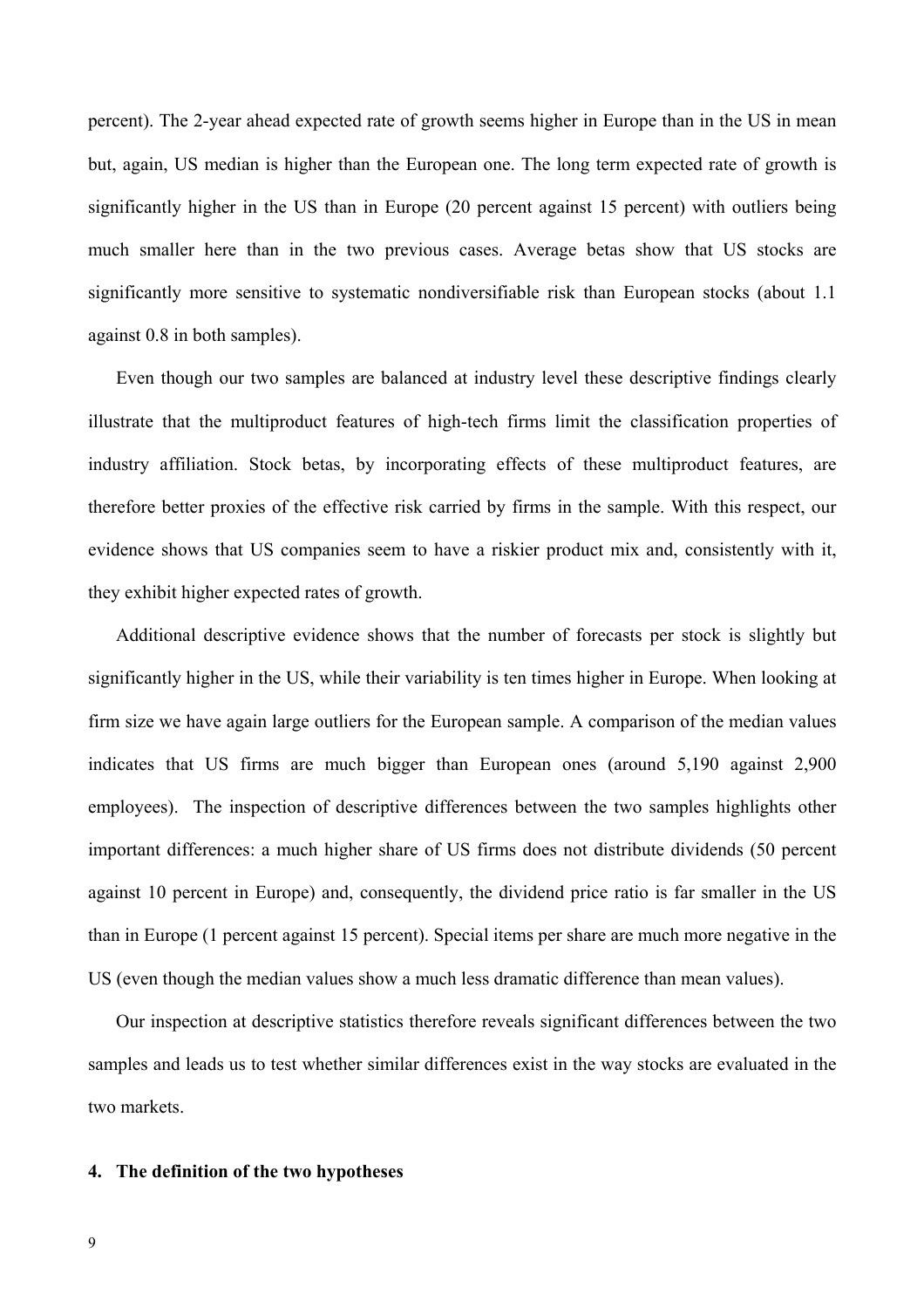The model assumed as a benchmark for our empirical estimates is a textbook DCF model<sup>13</sup> which we expect represents a common standard for fundamentalists.

According to this model - and under the assumption that the discounted cash flow to the firm is equal to net earnings -, the "fundamental price-earning" ratio of the stock may be written as:

$$
MV / X = \sum_{t=0}^{\infty} \frac{(1 + g_{U,t}^{E})^{t}}{(1 + r_{CHM})^{t}}
$$
 (1)

where MV is the firm market value, X is the current cash flow to the firm, <sup>14</sup>  $g_{\nu}^{\varepsilon}$  is the expected yearly rate of growth of cash flow,  $r_{\text{CAPM}} = r_f + \beta(r_m - r_f)$  (2) is the discount rate adopted by equity investors, assumed for simplicity invariant across time, or the expected return from an investment of comparable risk,  $r_f$  represents the risk free rate,  $(r_m - r_f)$  the expected stock market premium,  $\beta$  is exposure to systematic nondiversifiable risk.

On the basis of this model, we propose to test the following hypothesis.

*Hypothesis 1: (Strong relevance of the DCF model). In a market populated by "fundamentalists"*  with Homogeneous Rational Expectations (HRE) there is an unbiased predictor of the E/P ratio.<sup>15</sup> *This variable is equal to the "fundamental" (discounted cash flow) E/P plus unpredictable noise due to measurement errors and other factors not included in the fundamental E/P.* 

The hypothesis of the strong relevance of the DCF model may therefore be tested as:

 $\ln(E/P) = a_0 + a_1 \ln(E/P) * + \varepsilon$  (3) *H*<sub>0</sub>:  $a_0=0$ ,  $a_1=1$ where  $\ln(E/P)^*$  is the log of the "DCF price earning" ratio calculated as in (1) with earnings (E)

replacing cash flow  $(X)$ .<sup>16</sup> This approximation is necessary since historical records of cash flow

<sup>&</sup>lt;sup>13</sup> See for instance Brealey and Myers (1996).

<sup>&</sup>lt;sup>14</sup> In the well known debate on the relevance/irrelevance of dividends we consider, as large part of the literature, that, under frictionless markets and no transaction costs, the dividend policy does not affect the value of stocks as non distributed dividends become capital gains (Miller-Modigliani, 1961). The value of equity may be equally calculated as the discounted sum of future expected dividends or as the discounted sum of future expected cash flow to the firm.

<sup>&</sup>lt;sup>15</sup> For HRE we mean that all fundamentalists observe  $E[g_t]$ , beta, the risk premium and the risk free rate and that all of them agree i) on the observed values and on future predictions for these variables and ii) on the fundamental model of the stock market value described in (1).

<sup>&</sup>lt;sup>16</sup> The log specification implies that we are testing an equation whose underlying null has nonlinear error term but linear relationship between the two crucial variables (expected and fundamental earning price ratio) or  $(E/P) = (E/P)^* \exp(\varepsilon).$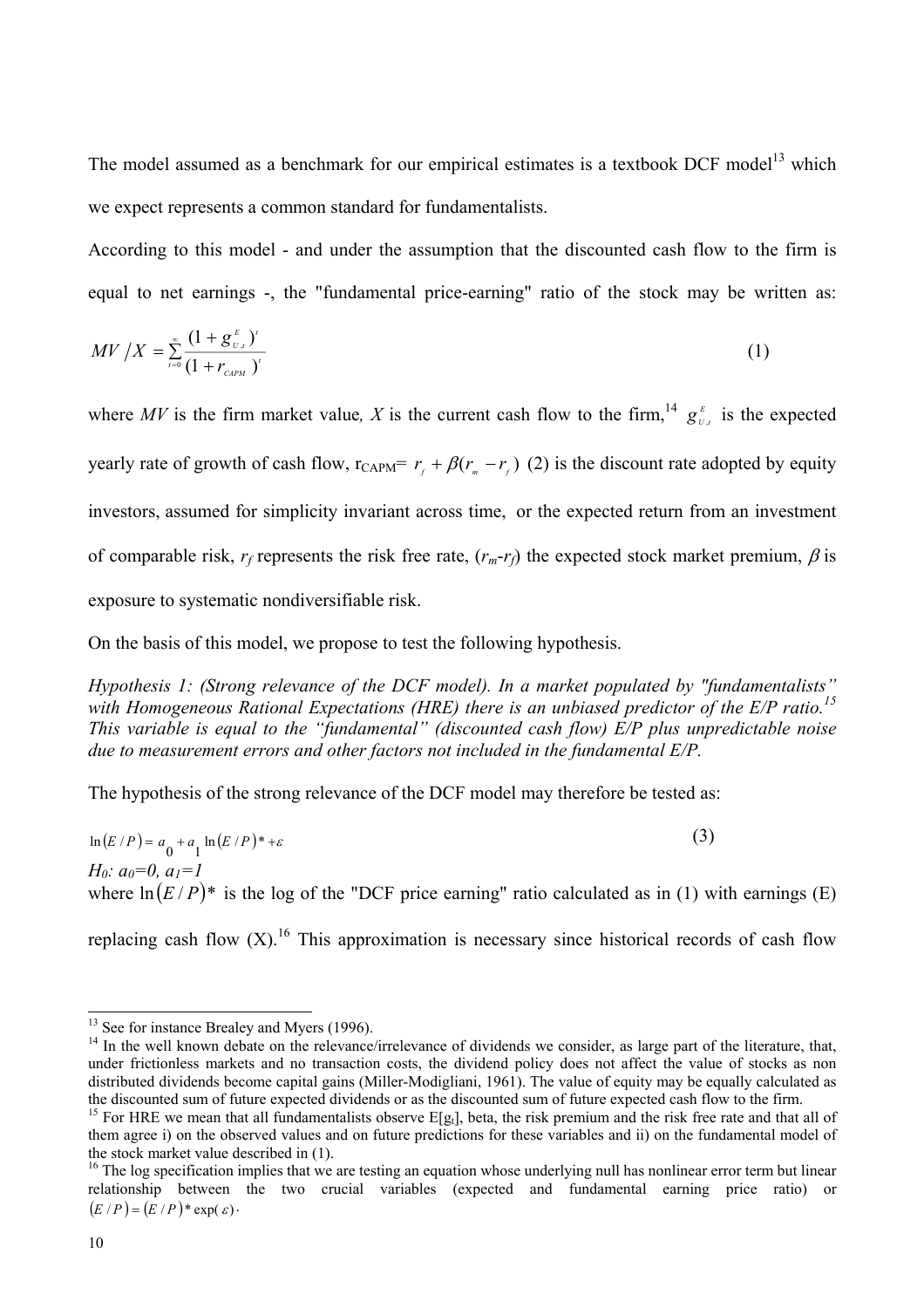forecasts are not available. It does not sacrifice too much of the reality under the assumption that expected rate of growth of earnings is a good proxy of the expected rate of growth of cash flow.<sup>17</sup> Under the null hypothesis  $(E/P)^*$  is an unbiased predictor of E/P, the cross-sectional difference between observed and "theoretical" price earning is a zero mean random disturbance, the intercept is not significantly different from zero.*<sup>18</sup>*

A weaker hypothesis for testing the effects of the fundamental on the observed E/P is the following alternative which takes into account the impact of additional variables helping to predict the variation of E/P not included in the DCF fundamental.

*Hypothesis 2: (DCF model adjusted for the asymmetric information). Variables which i) signal the presence of a sustainable competitive advantage and ii) reduce asymmetric information help to predict the variation of the observed E/P not captured by the DCF fundamental.* 

The specification adopted for testing this hypothesis is the following:

$$
\ln(E/P)_{jt} = \alpha_0 + \alpha_1 \ln(E/P)^*_{jt} + \alpha_2 \text{SIZE}_{jt} + \alpha_3 \beta_{jt} + \alpha_4 DP_{jt} + \alpha_5 \text{SLS}_{jt} + \alpha_6 \text{NUMPE}_{jt} + \alpha_7 \text{FISD}_{jt} + \alpha_8 \text{SPITEMS}_{jt} + \varepsilon
$$
\n
$$
(4)
$$

where *E/P* is the log of the "trailing twelve months" earning per share divided for the closing price of the j-th equity, *(E/ P)\** is the log of the earning to price ratio predicted by the DCF model, *Size* is the firm market value,  $\beta$  is the slope of the return of the stock on the return of the S&P 500 index estimated over the last two year on weekly data, *DP* is the dividend price ratio, *SLS* is a variable measuring sales per share, *NUMPE* is a measure of the number of IBES forecasts in the last three months,<sup>19</sup> *F1SD* is the dispersion of analysts' forecasts proxied by the standard deviation of 1-year ahead IBES forecasts and *SPITEMS* is special items per share added to test whether the market penalizes firms having extraordinary components of earnings.

To calculate  $(E/P)^*$  we consider the following "two stage growth" approximation of (1):

 $17$  The distribution of the E/P variable is extremely skewed and asymmetric if we do not take logs. Another reason for using earning price ratios in logs is that this specification allows to interpret the significance of beta as a measure of the revision of analysts' expectations, when this variable included as an additional regressor (see discussion of equation 8 in section 4).

 $18$  Note that the existence of fundamentalists only is not sufficient for hypothesis 1 to hold. It is also necessary that there be no limits to arbitrage.

<sup>&</sup>lt;sup>19</sup> We scale this variable by the number of the firm's employees as its absolute value may also be considered a proxy for firm size and therefore may be a less valid indicator of the extent of brokers' coverage.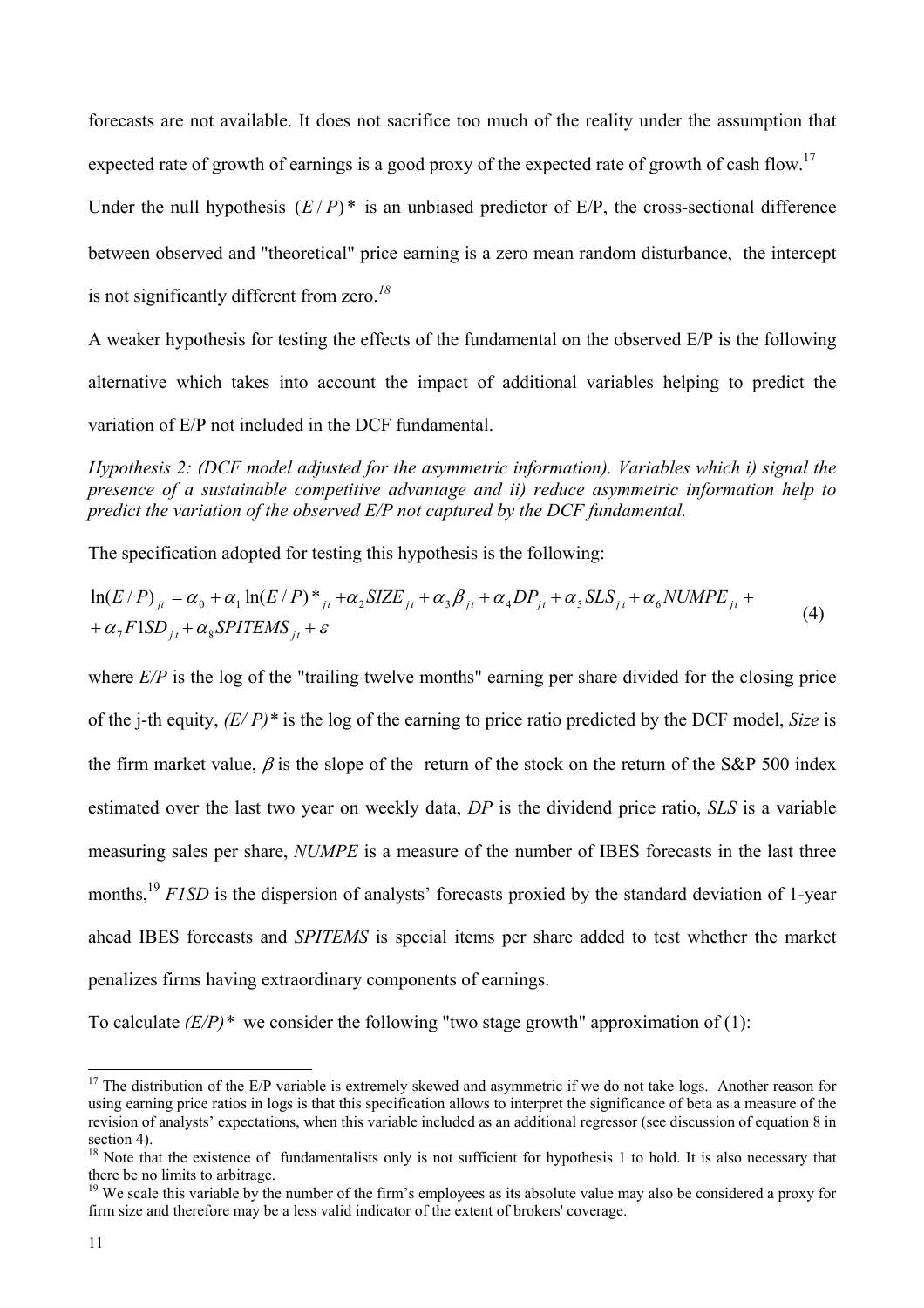$$
MVE = X + \sum_{t=1}^{s} \frac{X(1+g_v^E)^t}{(1+r_{clPM})^t} + \frac{X(1+g_v^E)^6}{(r_{clPM(TY)} - gn)(1+r_{clPM})^6}
$$
(5)

where *MVE* is the "two stage growth" firm market value, X is the current cash flow to the firm,  $g_{\nu}^{E}$  is the expected yearly rate of growth of earnings<sup>20</sup> according to the consensus of stock analysts.<sup>21</sup>  $r_{\text{CAPM}}$  is the discount rate adopted by equity investors (see equation 2) where the proxy chosen for the risk free rate is the 3-month government bond rate.<sup>22</sup> For the stock market premium we consider that our measure should be between the historical difference in the rates of return of stocks and Tbonds (between 6 and 9 percent) and the minimum implied premium.<sup>23</sup> This is extremely low (around 2 percent) for US equity markets in the sample period. Both of these two extremes might be incorrect estimates for the risk premium. The former because it assumes that the long term historical premium is equal to the current premium neglecting fundamental institutional and political changes occurred in the last decades.<sup>24</sup> The latter because it assumes that financial markets are correct in evaluating stocks (this is not the case in presence of a bubble or of a nonzero share of noise or liquidity traders trading with arbitrageurs of limited patience).<sup>25</sup> The third addend in (5) is the terminal value of the stock. We arbitrarily fix at the sixth year the shift from the high growth period to the stable growth period. Sensitivity analysis on this threshold shows nonetheless that this choice

<sup>&</sup>lt;sup>20</sup> Actually, when estimating the model we should use the expected rate of growth of cash flow to the firm instead of the expected rate of growth of earnings. Even though earnings are obviously different from cash flow to the firm, our measure is not biased under the assumption that the expected rate of growth of earnings is not different from the expected rate of growth of cash flow to the firm.

<sup>&</sup>lt;sup>21</sup> We proxy these expected rates of growth with the 1-year ahead, 2-year ahead and long term IBES expected rate of growth (from the third to the sixth year).

<sup>22</sup> The computational advantage of the "DCF price-earning" is that it is extremely easy to calculate. In fact it does not require the knowledge of the absolute value of company earnings (for firms with positive profits), but only that of five parameters (expected rate of growth of earnings for the high growth period, beta, risk free rate, risk premium and nominal rate of growth of the economy) only two of which are firm specific.

 $23$  To calculate the current implied premium we use the Gordon et al. (1956) formula in which value is equal to: expected dividends next year/(required return on stocks - expected growth rate). If the formula is correct the observed price can be explained only by a very low risk premium given the observed level of dividends. This implies that investors are ready to pay high prices for the stocks even in presence of low dividends.

 $24$  The fact that the implied risk premium is lower today than that prevailing in periods (such as the sixties) with similar growth and inflation rates may depend for instance on political factors such as the end of the "cold war" which may make investors' expectations more optimistic over long time horizons therefore reducing the risk of equity

<sup>&</sup>lt;sup>25</sup> If we just adopt the implied risk premium without weighting it for the historical risk premium, we would implicitly assume that no fundamental value exists or that the fundamental is just what investors believe in that period. In this way changes in the implied risk premium constantly update the fundamental value and the latter becomes just what investors are willing to pay for the stock.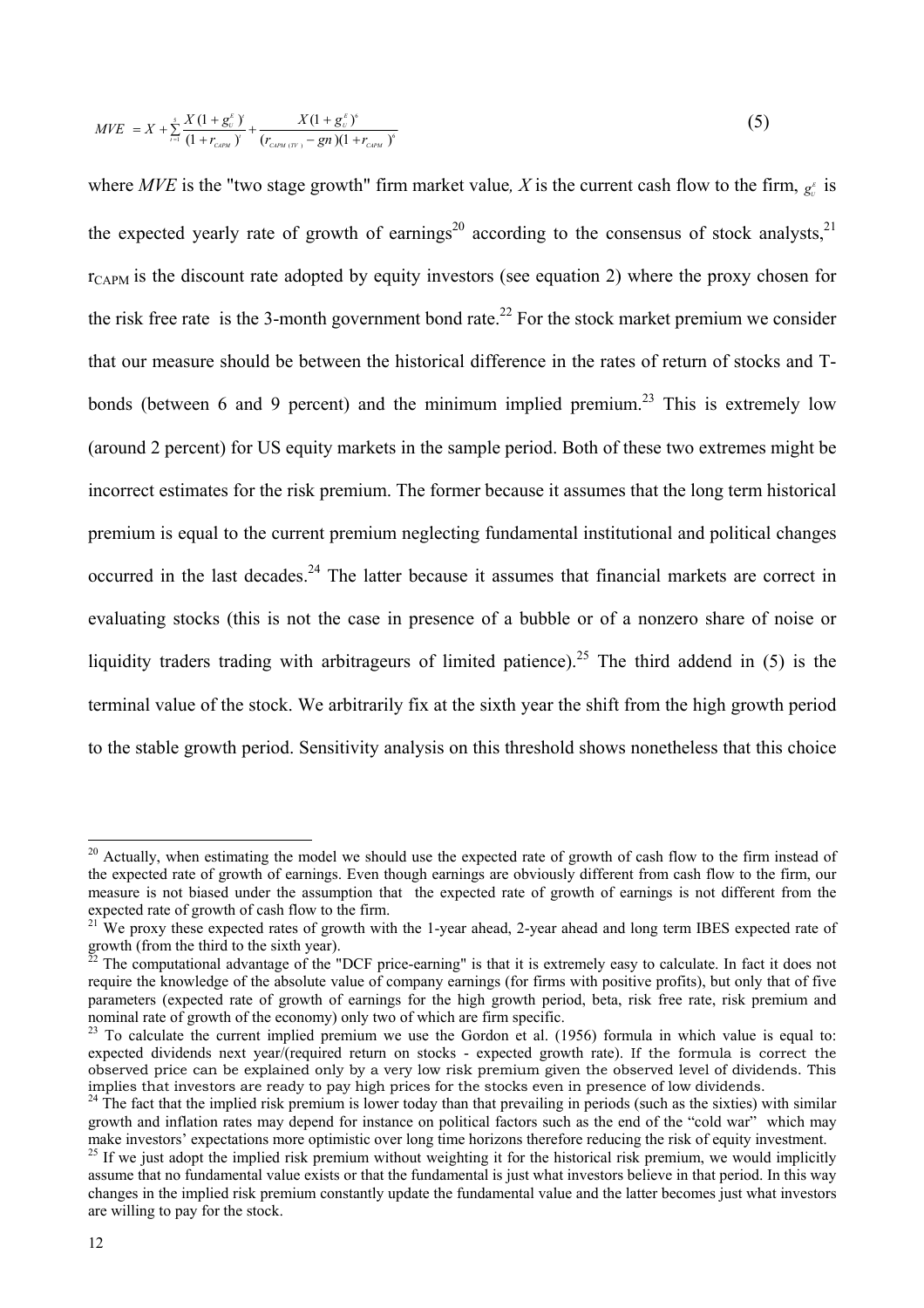is not so crucial for the determination of the value of the stock.<sup>26</sup> We must in fact consider that the positive impact on value of an additional year of high growth must be traded off with a heavier discount of the terminal value which represents a significant part of the final value. In the terminal value it is assumed that the stock cannot grow more and cannot be riskier than the rest of the economy. Therefore *gn* is the nominal average rate of growth of the economy and  $r_{\text{CAPM(TV)}}=r_{\text{n}}=$  $r_{c} + E[r_{n} - r_{c}]$ .

Based on our theoretical assumptions we justify the introduction of additional variables in our specification as follows: with regard to the *DP* variable the typical dividend discounted fundamental model predicts the variable to be negatively related to the earning price ratio (Cho, 1994; Penman, 1996 and Ohlson, 1995). Since most firms in the sample have a zero dividend policy we assume here that the dividend effect should be absorbed by our fundamental earning price ratio, dividends should proxy for the permanent component of earnings under asymmetric information and, therefore, for the capacity of management to maintain competitiveness (Cho, 1994). This is the reason why we include this variable here.<sup>27</sup> We consider *SLS* as a proxy for firm expected market share as well. *SIZE* is a proxy for both market share and liquidity, the latter being a relevant control factor in the determination of stock value. *NUMPE* reduces the problem of asymmetric information in the observation of firm fundamental as it is regarded as nonlinearly and positively related to the speed of adjustment of prices to new information (Brennan-Jegadeesh-Swaminathan, 1993) and as positively related to the accuracy of earnings predictions (Firth-Gift, 1999).<sup>28</sup> *FISD* is a direct measure of nonhomogeneity of analysts' predictions which may be interpreted as a sign of additional noise or reduced information on the firm, *SPITEMS* tests whether the use of extraordinary items is perceived by investors as a device to hide permanent changes in earnings,  $\beta$ 

 $26$  Information on this sensitivity analysis is available from the authors upon request.

<sup>&</sup>lt;sup>27</sup> The inclusion of the DP variable is a further reason to focus only on positive earning firms. Suppose, as we do, that the firm's dividend policy is completely exogenous to its P/E ratio. The problem here is that a dividend policy is not directly observable: only dividends can be observed. On the other hand, it is clear that negative earning firms are forced to distribute zero dividends whatever their dividend policy is. This would introduce some endogeneity between the proxy variable (dividend to price) and the dependent variable.

<sup>&</sup>lt;sup>28</sup> To this point some authors find that NYSE listing, by increasing the number of recommending brokers, augments firm visibility with positive effects on its market value (Baker-Powell-Weaver, 1999a and 1999b).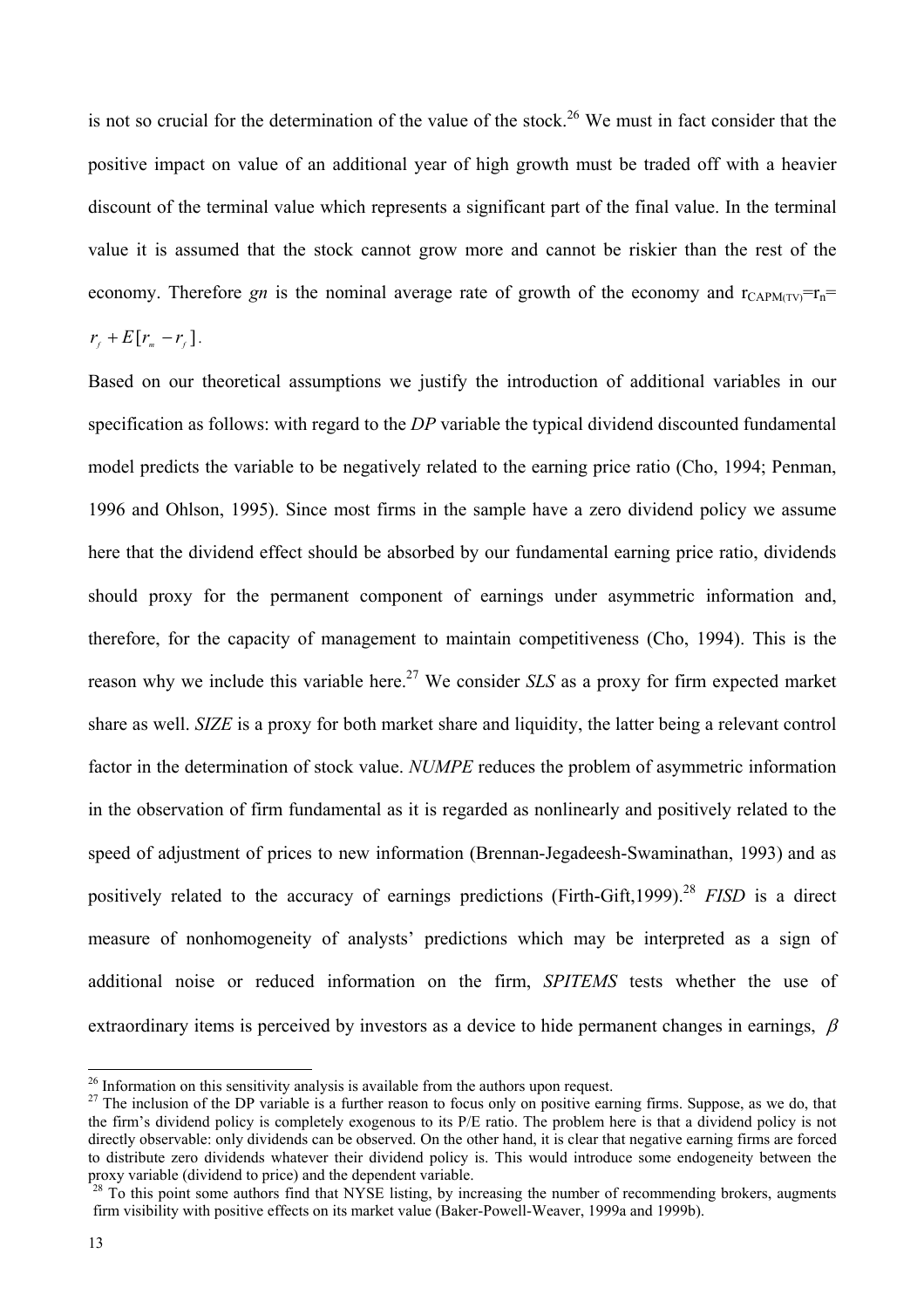tests for the presence of a forecasting error in the realised earning to price variable net of its negative effect in the DCF already incorporated in *(E/P)\**.

To see why assume, following Beaver and Morse (1978), that the standard CAPM holds:

$$
r_{u} = r_{f} + \gamma_{i} \left( r_{u} - r_{f} \right) + u_{u} \tag{6}
$$

and assume also that agents make their forecasts on the grounds of the information  $(\Omega)$  available at time t-1. Hence the forecast error is:

$$
r_{i} - \frac{1}{n} r_{i}^{e} = \gamma_{i} \left( r_{m} - \frac{1}{n} r_{m}^{e} \right) + u_{i}
$$
 (7)

where  $\sum_{i=1}^n r_i^e = E[r_i | \Omega_{i+1}]$ . This, in turns, implies:

$$
p_{u} = {}_{t-1}p_{u}^{e} + \gamma_{i}(p_{u} - {}_{t-1}p_{u}^{e}) + u_{u}
$$
\n(8)

where  $p_{it} = r_{it} + p_{it-1}$  is the log-price and we used the fact that  $p_{it-1}$  is known at time t-1. Let then  $e_i$ and  $e_m$  be respectively the (assumed constant)<sup>29</sup> log-earnings for the i-th firm and for the market. Rewrite then (8) as:

$$
e_{i} - p_{u} = e_{i} - \frac{1}{n+1} p_{u}^{e} - \gamma_{i} (p_{u} - e_{u} + e_{u} - \frac{1}{n+1} p_{u}^{e}) + u_{u}
$$
\n
$$
(8')
$$

taking into account our definition of fundamental value in (1) we may rewrite (8') as:

$$
\ln \frac{E_{i}}{P_{i}} = \ln \left(\frac{E_{i}}{P_{i}}\right)^{*} + \gamma_{i} \left(\ln \frac{E_{m}}{P_{m}} - \ln \left[\frac{E_{m}}{P_{m}}\right]^{*}\right) + u_{i}
$$
\n(9)

where  $P_t \equiv \exp p_t$  and  $E_t \equiv \exp e_t$ . Therefore, say, a negative coefficient of beta in the regression reflects a negative surprise in the market log earnings-price ratio. Notice from (5) that the way we computed  $\ln (E_i/P_i^*)^*$  already accounted for beta. The effect given by (9) is a further effect due to the forecast error. Hence, omitting beta in the regression yields biased estimates unless the market earnings-price ratio is correctly forecasted. Those two effects cannot be separated when we estimate the unrestricted version of the model in Tables 2a-2b.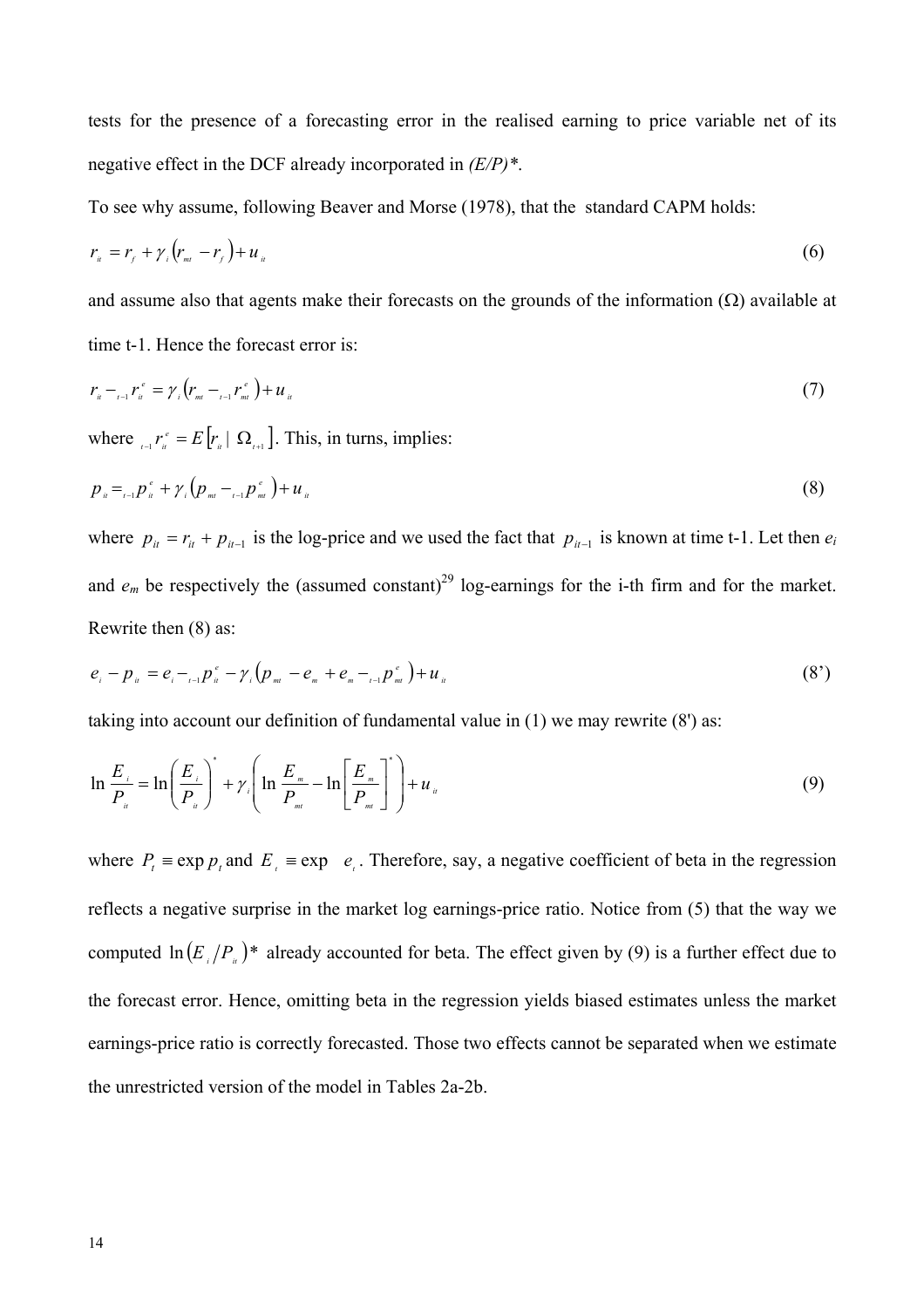#### **5. Estimation methods and econometric findings**

Since we are interested in a cross-sectional rule which helps investors to select stocks for their portfolios, based on information about the fundamental value, we follow two approaches to estimate our model. First, we propose a mean group estimator (henceforth MGE) approach (Pesaran-Smith, 1995) which tests the significance of time series averages of cross-sectional regression parameters using confidence intervals based on their time series standard deviations (for applications in finance see also Fama-French 2000). A benefit of this approach is that time series standard errors of coefficients take into account the error due to the correlation of residuals across firms. This approach is superior to panel fixed effect estimates when the assumptions of an individual firm effect constant across time or of common slopes for different periods are too restrictive, as it is likely to be the case for our financial data (Pesaran-Smith, 1999). On the other hand, the limit of MGE is that, if slopes are autocorrelated, the time series average slope is in general non normal and its sample variance is biased. To overcome such problems, we reestimate the model as a crosssection for each time unit and verify variations in significance of the estimated coefficients with sensitivity analysis. We also carefully select our variables to avoid endogeneity problems: size is one month lagged firm market value, while other variables should not be endogenous under reasonable assumptions.30 Moreover, to check the robustness of the significance of different regressors to changes in our specification we progressively introduce them in the estimates.

Since significant divergences among analysts may occur on the rate of growth in the terminal period and, above all, on the risk premium (depending on the choice between historical and implied risk premium and on the different periods selected for estimating the historical risk premium), we start by estimating "fundamental" price earning ratios on different combinations of terminal rate of

 $2^9$ This assumption can be easily relaxed if earnings are generated by the process:  $\left( e_{_{m t}}\leftarrow_{_{t-1}}e_{_{m t}}^{e}\right)+\overline{\nu}_{_{it}}$  $i \times m$   $t-1 \times m$  $e_{ii} - e_{ii} e_{ii}^e = \gamma_i (e_{mi} - e_{i-1}^e e_{mi}^e) + v_{ii}$ .

<sup>&</sup>lt;sup>30</sup> Institutional investors are usually divided between growth and value portfolio strategies and therefore their share should not be univocally influenced by the observed price earnings. In the same way, the number of recommending brokers is not expected to be influenced by the dependent variable.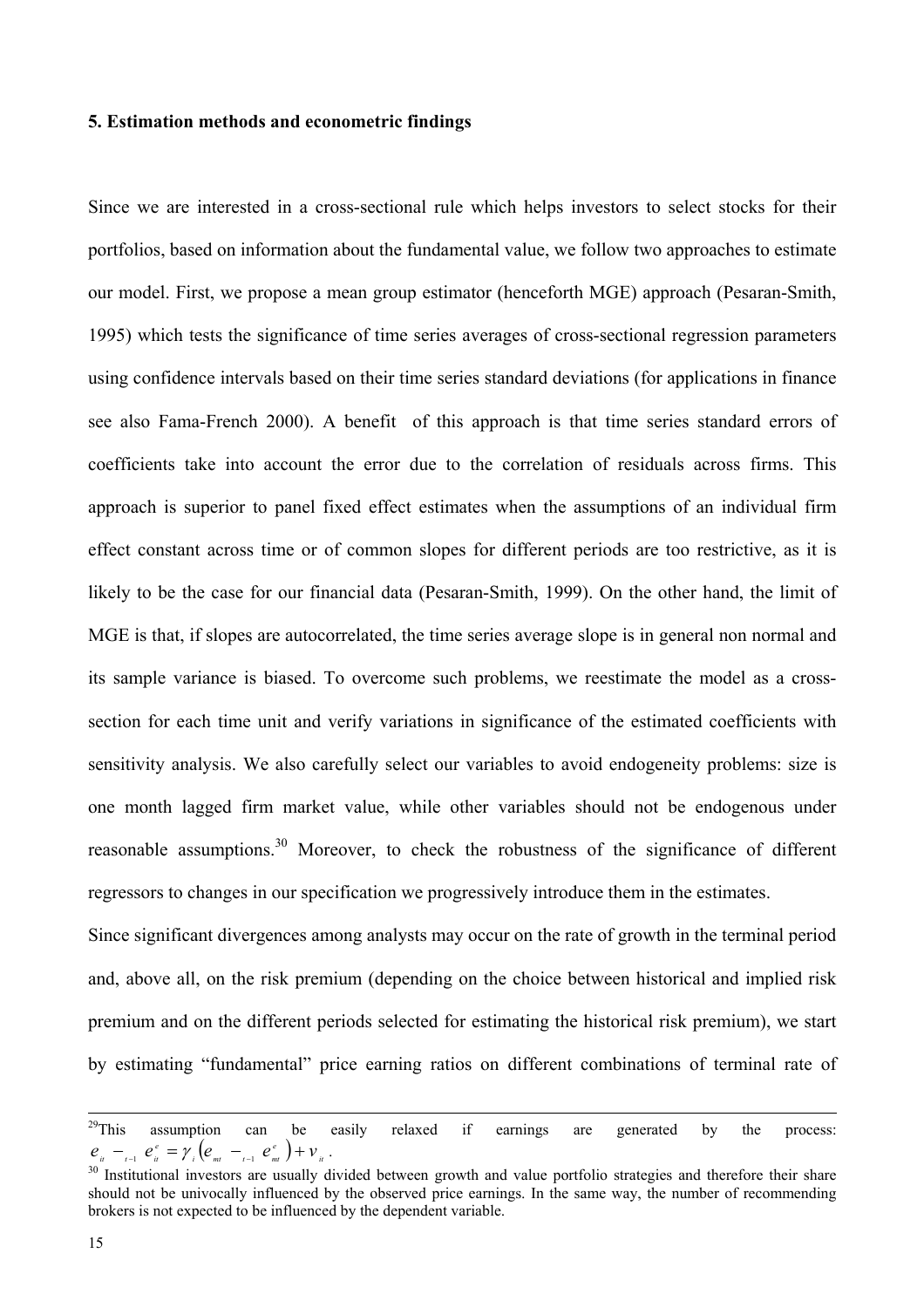growth and risk premium values under the constraint of a discount rate higher than the growth rate of the stock in the terminal value. Results of the test on hypothesis 1 (equation 2) are presented in tables 2a (US market) and 2b (European market).

The model fits well in the US sample where, under the MGE approach, we cannot reject the null that the coefficient of the fundamental is different from one and the coefficient of the intercept is different from zero (hypothesis 1) for a large range of values of the two calibration parameters. The average estimated fundamental coefficient is between .88 and .89 percent reaching the highest value when the risk premium is set at 5 percent and the terminal rate of growth at 2.5 percent (Table 2a). Since the intercept is significantly different from zero in some cross-sectional estimates, the crosssectional analysis is much more severe than the MGE estimate on the acceptance of the joint hypothesis  $(a_0=0, a_1=1)$  which is not rejected only in almost 25 percent of cases.

Results from the European sample are quite different and show an average fundamental coefficient between .48 and .54 with much higher standard deviation (namely, in MGEs, high variability of the coefficient itself in different cross-sectional estimates) (Table 2b). By applying the MGE approach to the European sample we find that the 99 percent confidence interval is large, slightly above zero but including the unit value only in very few cases. The highest coefficient is obtained when (E/P)\* is calculated with an 8 percent risk premium and a 2.5 percent terminal rate of growth. The intercept is negative and significantly different from zero. A comparison between US and European findings therefore seems to show that the fundamental is a reference value in the determination of the observed E/P in US much more than in Europe and that the highest correspondence between observed and fundamental E/P occurs in US at a relatively lower risk premium. We will test more specifically these two conclusions in the rest of the paper.

We introduce additional variables in order to test hypothesis 2. For each subsample, we select the combination of risk premium and terminal rate which sets the coefficient on (E/P)\* closest to 1 (cfr. calibration tables 2a and 2b). Results are shown in tables 3a and 3b). None of these variables appear significant when we use MGEs standard deviations. Remembering that the estimation of the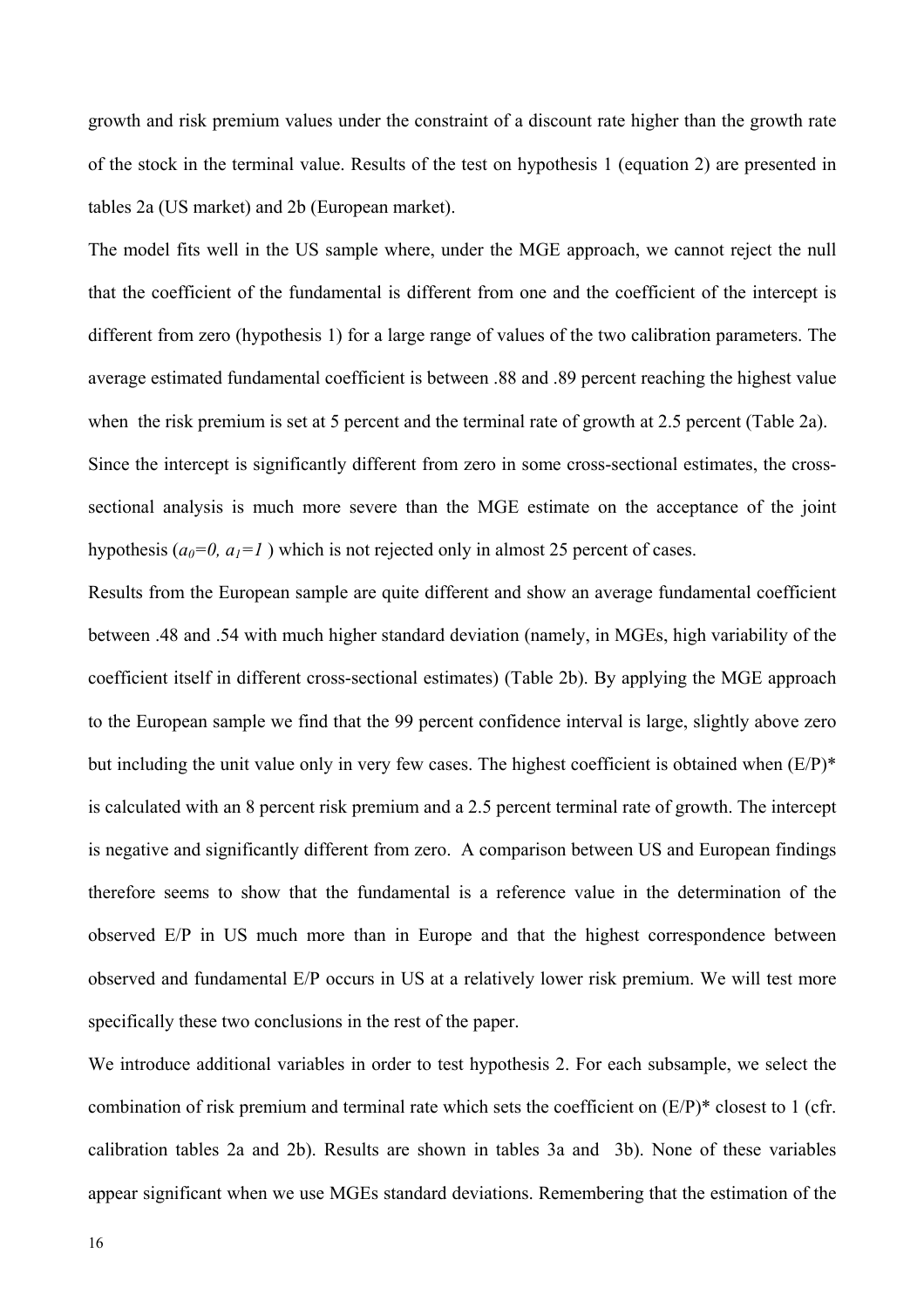standard error with the MGE approach may be upward biased (under the reasonable assumption of positive slope autocorrelation) we evaluate the significance of additional variables in cross-sectional estimates and find that some of them are significant, even though in limited time spells. If we look in the same tables at the cross-sectional significance of the different parameters we find results which are consistent with those presented in the calibration estimates (Tables 2a and 2b). The coefficient of the fundamental remains around .90, and is significant in all cross-sectional estimates, while the intercept is significant only in 8 percent of cross-sectional estimates when we introduce additional regressors. In Europe the coefficient of the fundamental is around .5 and not significantly different from zero in 10 percent of cross-sectional estimates while the intercept is generally significant more than 70 percent of times. Results on additional regressors confirm that the MGE is too severe in evaluating the significance of some of them. Beta is significant and negative about half of times in both markets. The negative effect of beta supports the hypothesis that, in the considered sample period, earning price ratios were affected by upward revisions of the expected market earning price ratio and therefore by increasing optimism over market perspectives (see equation 8, section 4).<sup>31</sup>

 To test whether the two observed differences between the US and European stock markets are significant when stocks of the two samples are jointly considered we reestimate the model presented in Table 3a on the pooled (US and European) sample. In the new regression we calculate the fundamental according to the best US calibration values and add a slope dummy for European stock (EUFUND which is the product of  $(E/P)^*$  and a dummy taking value of one for European stocks and zero otherwise). We also add a variable (EUDIFFFUND) which is the product of a dummy for European stocks and the difference between the fundamental E/P ratios calculated with the best calibration US and European risk premia (respectively 5 and 8 percent). Since European stocks have their best calibration value at a 3 percent higher risk premium, EUDIFFFUND

 $31$  A preliminary empirical analysis on weekly data on a restricted period for the US sample shows a higher significance of additional regressors emphasising the higher role of these variables (and presumably of asymmetric information) in short run changes of stock prices (Adriani-Becchetti, 2003).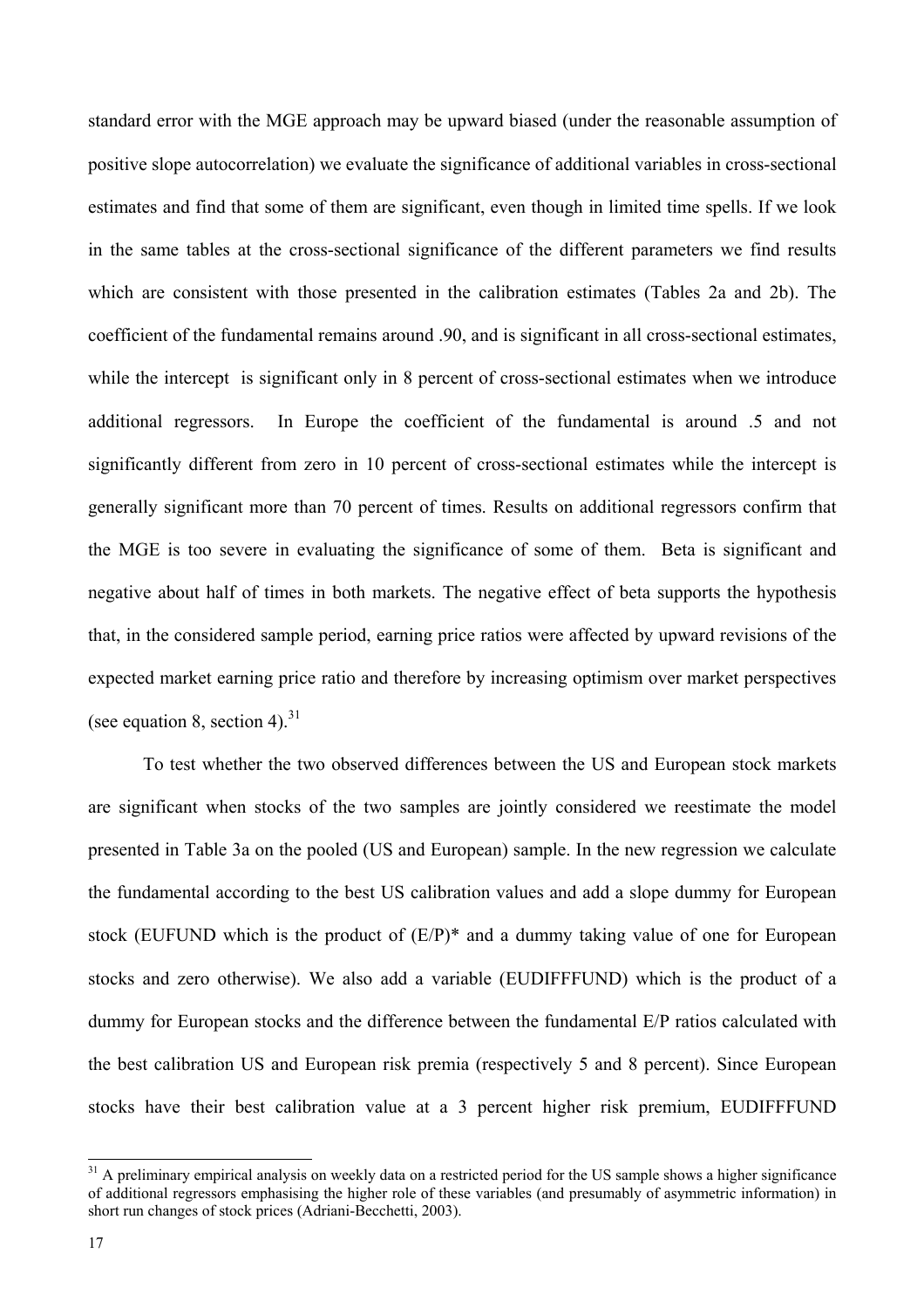measures whether the hypothesis that European stocks are evaluated at a higher risk premium holds (Table 4). More specifically, a positive EUDIFFUND evidences that, the higher the difference in (E/P)\* between the US (5 percent risk premium) and the European (8 percent risk premium) evaluation, the higher the effect on the observed E/P. Both the EUFUND and EUDIFFUND variables are significant and with the expected signs in more than half of cross-sectional estimates. This result confirms that the hypothesis on the differences in the role of fundamental and in risk premia between the two markets hold for significant time spells.

A final evaluation on the predictive power of our fundamental earning price ratio is performed by replacing (E/P)\* with 1-year ahead and long term IBES expected rate of growth in hypothesis two with a specification similar to those adopted in the past literature (Beaver and Morse, 1978; Cho, 1994). Econometric results reported in Tables 5a-5b show that, even though the new variables are significant in the expected direction, the model goodness of fit is highly reduced, especially in the US case where it looses at least 26 percent points when we consider only 1-year ahead forecasts and 11 percent points when we consider also long term forecasts. This result confirms that the DCF fundamental brings additional valuable information for predicting E/P with respect to simple earning growth forecasts.

#### **6. Conclusions**

The problem of the evaluation of intangibles, above all in the high-tech industry, is a crucial concern of accountants, investors and financial regulators. In this paper we wonder whether traditional approaches adopted by financial analysts, such as DCF models, are still a useful benchmark for stock market evaluation. We do so by analyzing the relationship between observed and DCF fundamental earning price ratios for stocks from the industry which is allegedly more sensitive to the issue, the high-tech industry.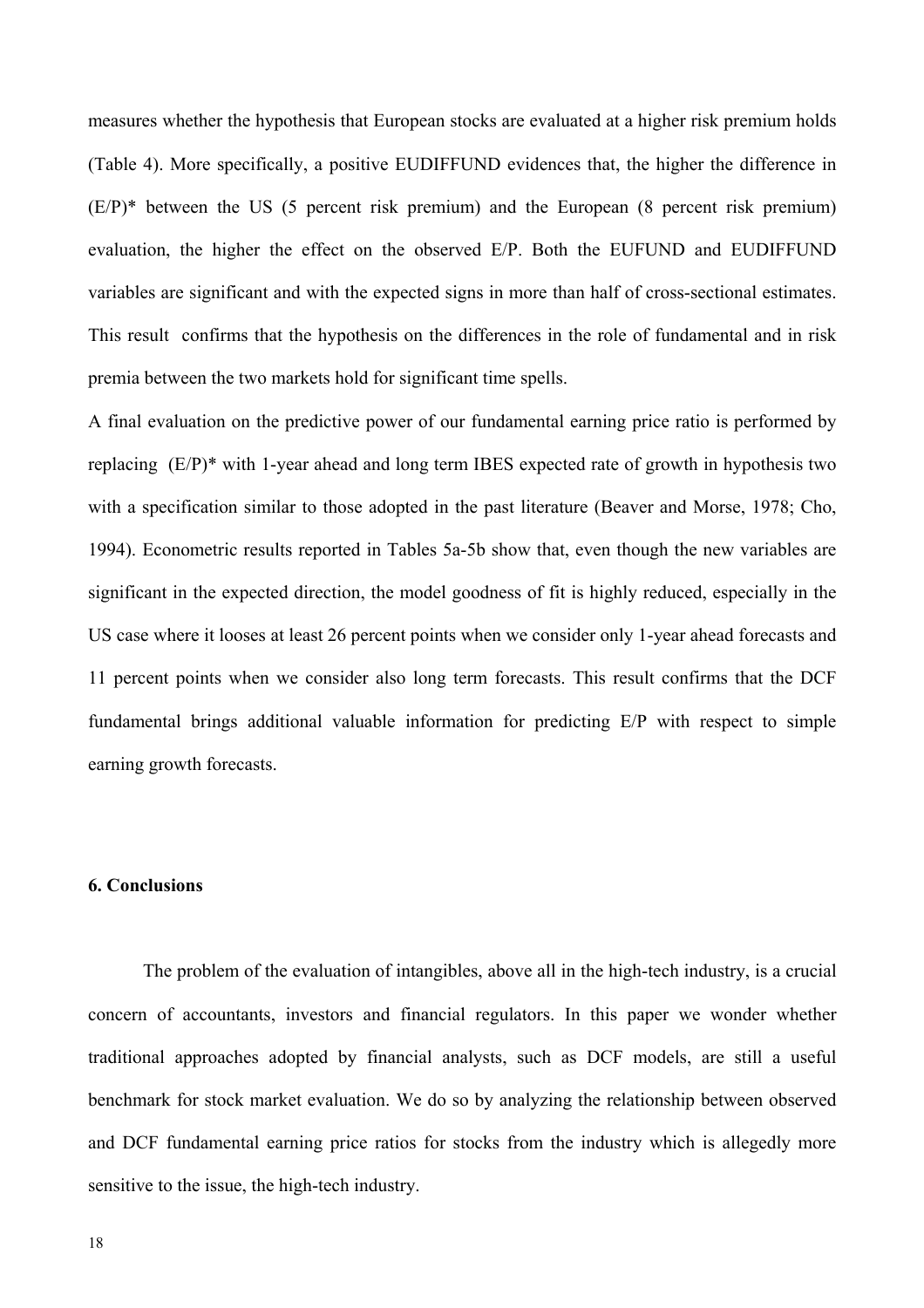The analysis on the determinants of E/P dispersion on a sample of high-tech firms presented in this paper shows that the fundamental E/P, evaluated with a traditional DCF model, has almost a one-to-one effect in the US on the observed E/P when the model is calibrated on the observed historical risk premia. The fundamental E/P is also shown to have superior explanatory power with respect to simpler measures of expected earning growth usually adopted in the literature. The strong significance of the DCF variable shows that the evaluation of fundamentals plays a crucial role in determining observed values, even though the relevance of additional variables implies that something is missing in the traditional DCF evaluation.

Our analysis also highlights significant differences between the US and the European markets. Descriptive evidence shows that US stocks are riskier, have higher expected rates of growth and distribute less dividends. Moreover, they have higher coverage from analysts and their growth estimates have lower standard deviation. Econometric evidence shows that the relationship between DCF fundamental and observed E/P is significantly lower for European stocks and the risk premium used for evaluating stocks significantly higher for a large part of the sample period. A plausible interpretation is that these comparative findings are determined by differences in regulatory environments (i. e. disclosure rules) and the composition of financial market investors. The more pervasive presence of pension funds may for instance be expected to increase the share of long term investors adopting a fundamentalist perspective and also to reduce risk premia given their different approach to investment.

Our empirical results also suggest new directions for testing stock market anomalies. It is not low P/E portfolios but portfolios of stocks with a positive difference between "theoretical DCF" and observed price earnings which should exhibit excess return after risk adjustment, if fundamentals matter and are gravity centers to which observed values converge over time. A more sophisticated approach should be that of estimating a fundamental value of price earning. Contrarian portfolios should therefore include stocks whose fundamental (DCF plus variables correcting for asymmetric information) value is higher than the observed value. In fact, if the stock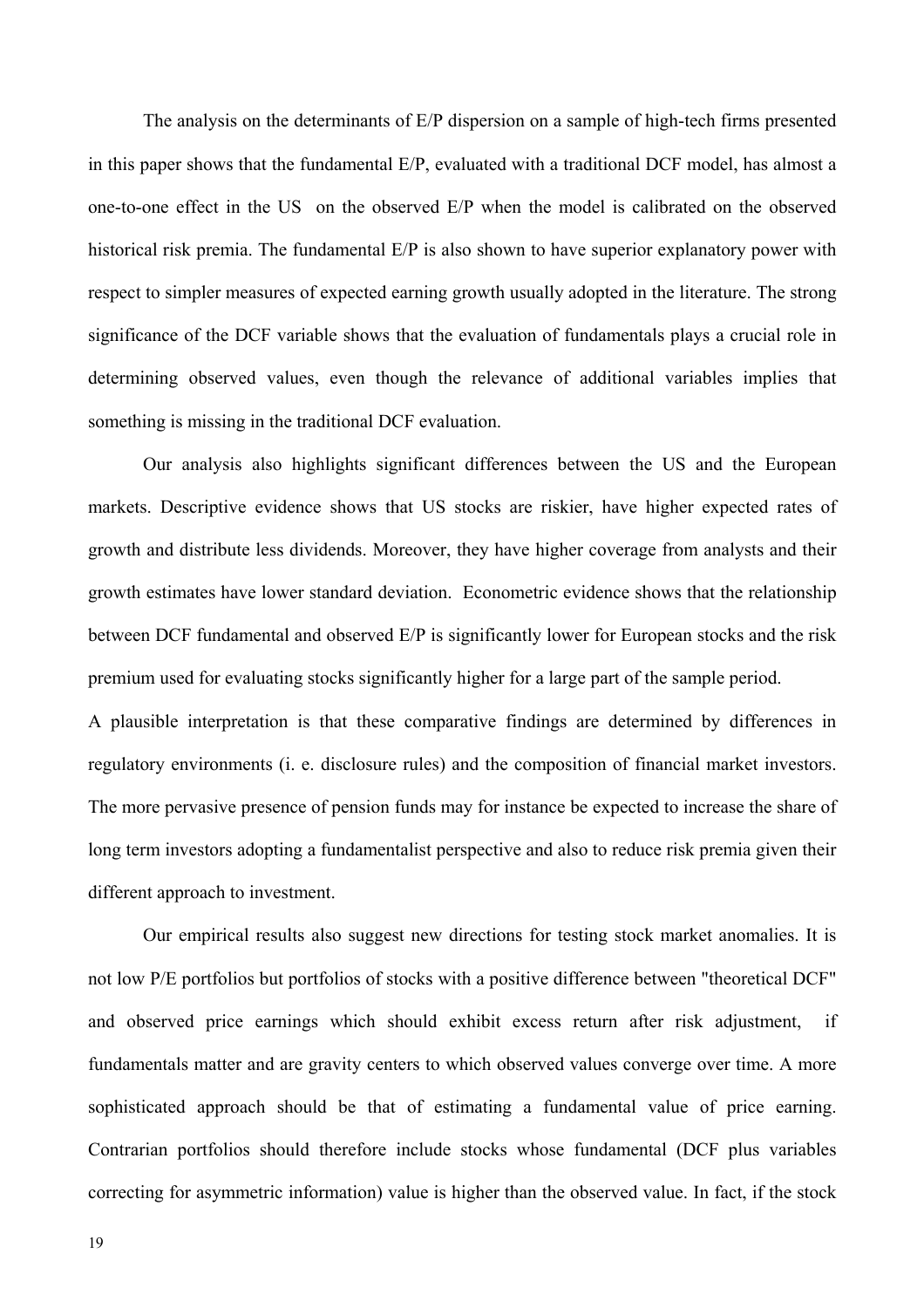market is populated by patient fundamentalists and "trend-following chartists" short term deviations

from fundamental values should be absorbed in reasonable time spells making the above described

contrarian strategies profitable.

#### **References**

- Adriani, Becchetti, L., 2003. Observed and "fundamental" price earnings. Is there a dragging anchor for high-tech stocks? Applied Financial Economics, forth.
- Allen F., Gale D., 1992. A welfare comparison of Intermediaries and Financial Markets in Germany and the US. European Economics Review, 39 (117), 179-209.
- Allen F., Gale D., 2000. Comparing financial system, MIT Press, Cambridge and London.
- Allen H. and Taylor M. P., 1990. Charts, Noise and Fundamentals in the London Foreign Exchange Market. Economic Journal 100(400), 49-59.
- Ang, A. and Liu , J., 1998. A generalised earnings model of stock valuation. Working paper, Stanford University.
- Baker, H. K., Powell, G. E., Weaver, D. G., 1999a. Does NYSE Listing Affect Firm Visibility? Financial Management 28(2), 46-54.
- Baker, H. K., Powell, G. E., Weaver, D. G., 1999b. The Visibility Effects of Amex Listing. Quarterly Review of Economics and Finance 39(3), 341.
- Ball. R., 1978. Anomalies in Relationships Between Securities' Yields and Yield Surrogates. Journal of Financial Economics (June/September), 103-26.
- Basu S., 1977. Investment Performance of Common Stocks in Relation to Their Price-Earnings Ratios: a Test of the Efficient Market Hypothesis. Journal of Finance (June) 63-82.
- Beaver W. H. e Morse D., 1978. What Determines the Price-Earnings Ratio? Financial Analysts Journal (July/August) 65-76.
- Brealey, R.A., Myers, S.C., 1996. Principles of corporate finance. Mc Graw Hill.
- Brennan, M. J., Jegadeesh, N., Swaminathan, B., 1993. Investment Analysis and the Adjustment of Stock Prices to Common Information. Review of Financial Studies 6(4), 799-824
- Campbell, J.Y., 2000. Asset pricing at the Millennium. The Journal of Finance 55 (4), 1515-1567.
- CSFB (Credit Suisse First Boston), 2002, a Professional Investor's View on Euro Area Capital Markets, mimeo.
- Cho J. Y., 1994. Determinants of Earnings-Price Ratios: a Reexamination. Review of Financial Economics, 3 (1-2), 105.
- Chung Kee H.; Hoje J., 1996. The Impact of Security Analysts' Monitoring and Marketing Functions on the Market Value of Firms. The Journal of Financial and Quantitative Analysis, 31(4), 493-512.
- Cragg J. G. e Malkiel B. G., 1982. Expectations and the Structure of Share Prices Chicago: University of Chicago Press.
- Craig D., Johnson G., Joy M., 1987. Accounting Methods and P/E Ratio Financial Analysts' Journal 2, 41-45.
- Curcio R., Goodhart C., 1991. Chartism: A Controlled Experiment Discussion Paper, London School of Economics.
- Damodaran, A., 1996. Investment Valuation, John Wiley and Sons, New York.
- De Long, J.B., Shleifer A., Summers L., Waldmann R.J., 1990, Noise Trader Risk in Financial Markets. Journal of Political Economy 98, 701-738.
- Eustace, C., 2002. The intangible economy: a European policy perspective, PRISM-EEC Project Working paper.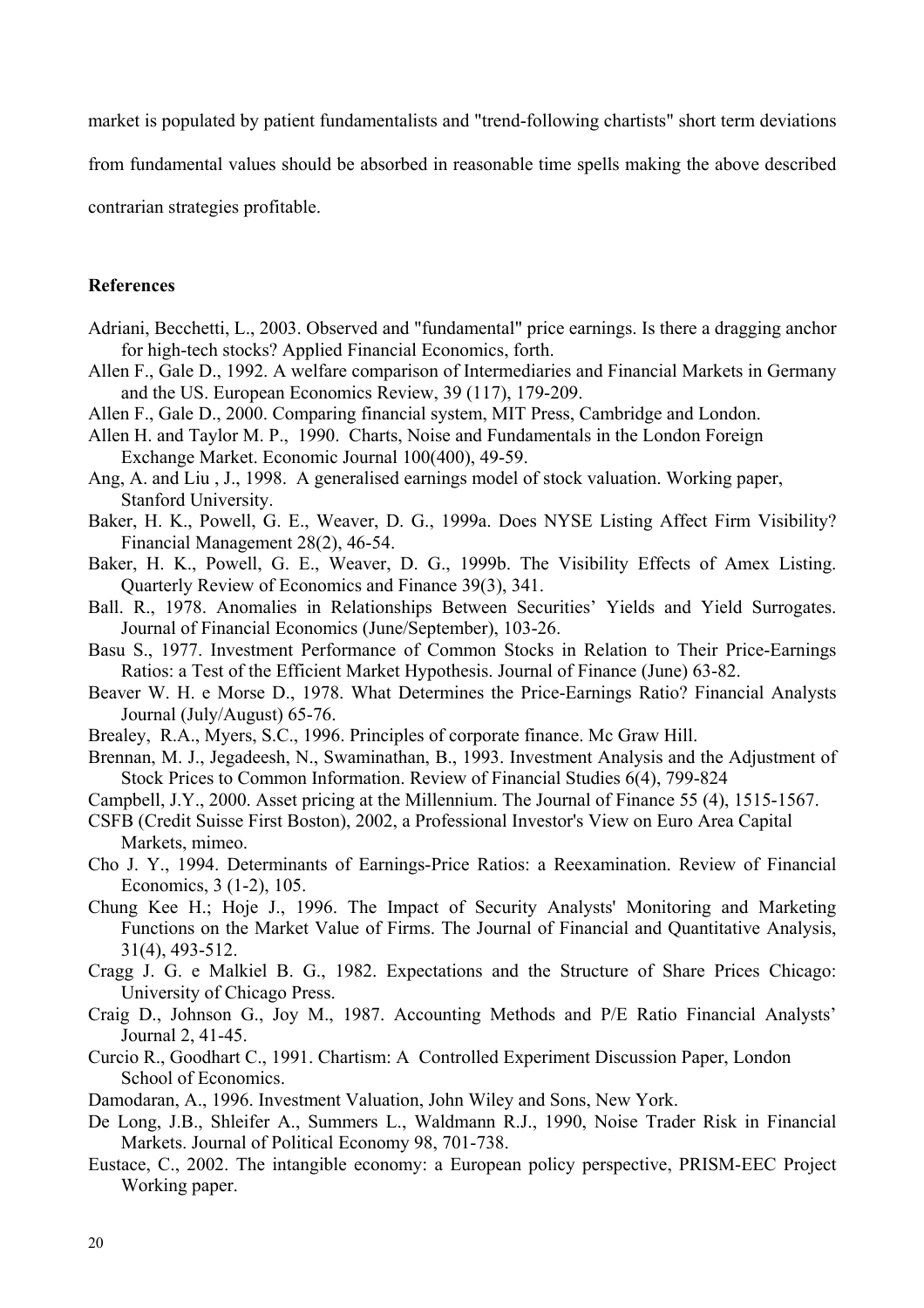- Fama E., French K., 1998. Value versus growth: the international evidence, Journal of Finance 53, 975-2000.
- Fama E., French K., 2000. Forecasting Profitability and Earnings Journal of Business 73(2), 161- 75.
- Firth, M., Gift, M., 1999. An International Comparison of Analysts' Earnings Forecast Accuracy International Advances in Economic Research 5(1), 56-64.
- Franke, R., Sethi, R., Cautious Trend-Seeking and Complex Asset Price Dynamics. Research in Economics 52(1), 61-79.
- Frankel, J.A., Froot, K.A., 1990a. Chartists, fundamentalists, and trading in the foreign exchange market. American Economic Review (paper and proceedings) 80, 181-85.
- Goodhart, C.A.E., 1988, The foreign exchange market: a random walk with a dragging anchor. Economica 55, 437-80.
- Grossman, S.J., Stiglitz R.E., 1980. On the impossibility of informationally efficient markets. American Economic Review 70, 393-408.
- Jaffe, J., Keim, D.B., Westerfield, R., 1989. Earnings yields, market values and stock returns. Journal of Finance 44(1), 135-48.
- Kim M. K., Koveos P. E., 1994. Cross-Country Analysis of the Price-Earnings Ratio. Journal of Multinational Financial Management 4(3/4), 117-127.
- Kirman, A.P., Epidemics of opinion and speculative bubbles in financial markets. Money and financial markets, ed. M.P. Taylor, Oxford. Blackwell
- Lamont, O., 1998. Earnings and expected returns, The Journal of Finance 53 (5), 1563-1587.
- Lee, C. M. C., Myers,J., Swaminathan, B., 1999. What Is the Intrinsic Value of the Dow? Journal of Finance 54 (5), 1693-1741.
- Miller M. H., Modigliani F., 1961. Dividend Policy, Growth and the Valuation of Shares. Journal of Business (October), 411-33.
- Molodovsky N., 1953. A Theory of Price Earnings Ratio. Financial Analysts Journal November, 65-80.
- Ohlson J. A., 1995. Earnings, Book Value, and Dividends in Equity Valuation. Contemporary Accounting Research Spring 661-87.
- Penman S. H., 1996. The Articulation of Price-Earnings Ratios and Market-to-Book Ratios and the Evaluation of Growth. Journal of Accounting Research 34 (2), 235-59.
- Pesaran, M. H., Smith, R. P., 1999. Estimating long run relationship from dynamic heterogeneous panels. Journal of Econometrics 68(1), 79-113.
- Pilbeam, K., 1995. The Profitability of Trading in the Foreign Exchange Market: Chartists, Fundamentalists and Simpletons. Oxford Economic Papers, 47 (3), 437-52.
- Rao C. U., Litzenberger R. H., 1971. Leverage and the Cost of Capital in a Less Developed Capital Market: Comment. Journal of Finance, 26(3), 777-82.
- Sethi, R., 1996. Endogenous Regime Switching in Speculative Markets, Structural Change and Economic Dynamics 7 (1), 99-118.
- Varian**,** H. R., 2000. Market structure in the network age in Understanding the digital economy: Data, tools, and research. 137-50, Cambridge and London: MIT Press.
- Vuolteenaho, T., 1999. What drives firm-level stock returns ? Working Paper, University of Chicago.
- Zarrowin P., 1990. What Determines Earnings-Price Ratios: Revisited. Journal of Accounting, Auditing, and Finance (Summer), 439-457.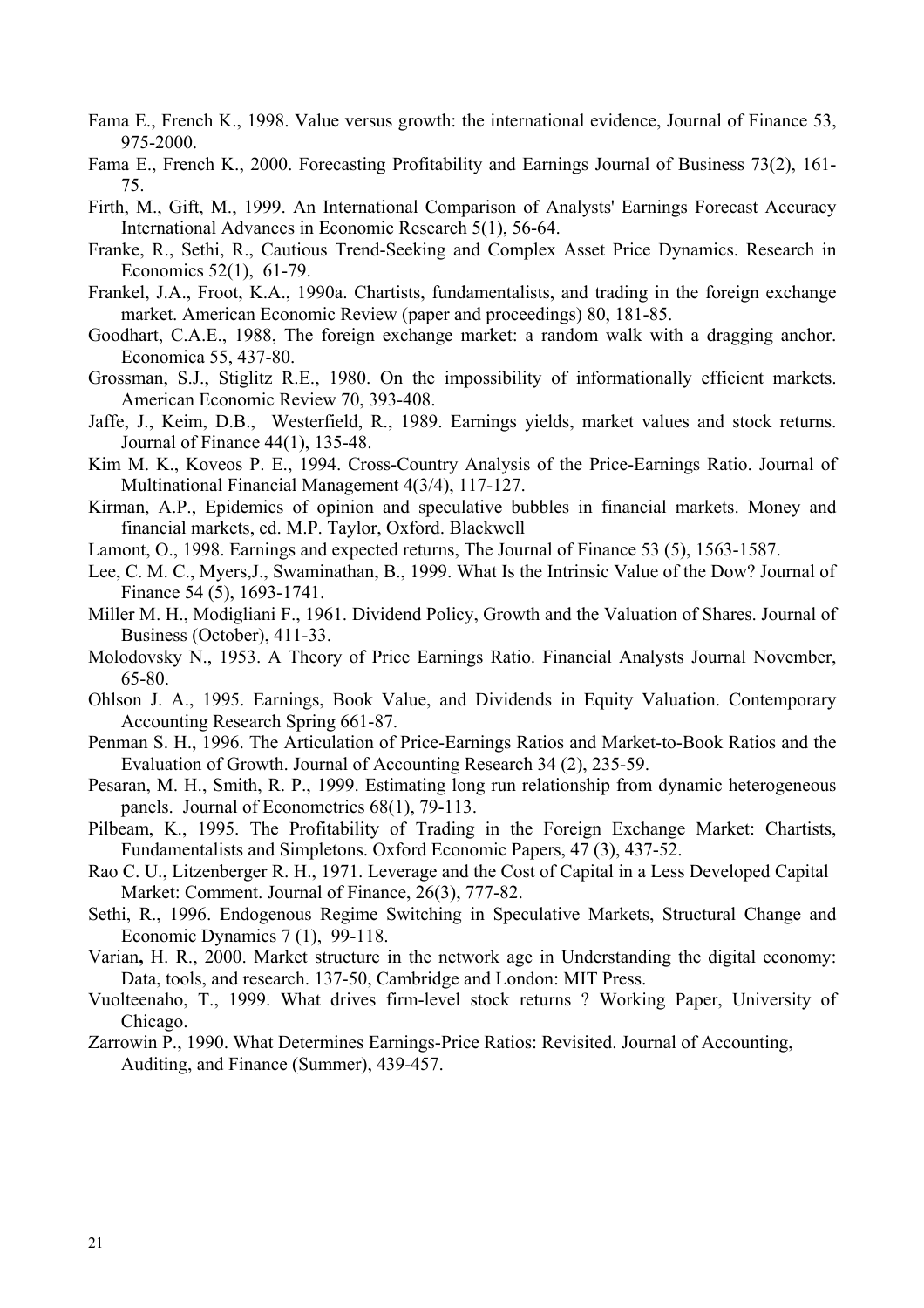|           |                   |           |           |           |          |           |                  | Test Equality of Medians |              |          |              |                | Percentiles |        |        |               |          |
|-----------|-------------------|-----------|-----------|-----------|----------|-----------|------------------|--------------------------|--------------|----------|--------------|----------------|-------------|--------|--------|---------------|----------|
|           |                   |           | Standard  | Skewness  | Kurtosis |           |                  | Pearson Probability      | Significance |          |              |                |             |        |        |               |          |
|           |                   | Mean      | dev       |           |          | Median    | Chi <sub>2</sub> |                          | per month*   | $1\%$    | $5\%$        | 10%            | 25%         | 75%    | 90%    | 95%           | 99%      |
| <b>JS</b> | EG1               | 0.584     | 7.317     | 47.324    | 2593.526 | 0.12      |                  |                          |              | $-2.448$ | $-0.723$     | $-0.365$       | $-0.028$    | 0.3784 | .125   | 2.2222        |          |
| EU        | EG1               | 0.508     | 12.738    | 47.562    | 3564.998 | 0.0349    | 466.817          | 0.000                    | 46.06        | $-3.024$ | $-0.8$       | $-0.489$       | -0.221      | 0.244  | 0.721  | .7273         | 10.75    |
| JS.       | 2-year growth     | 0.262     | 2.376     | 7.937     | 960.418  | 0.2179    |                  | 0.000                    |              | $-3.533$ | $-0.833$     | $-0.247$       | 0.1295      | 0.3571 | 0.6957 | .1333         | 5.1667   |
|           | EU 2-year growth  | 0.496     | 6.709     | 38.586    | 1911.619 | 0.1818    | 287.106          |                          | 59.55        | -3.346   | $-0.889$     | $-0.152$       | 0.1         | 0.3125 | 0.6435 | .2093         | 7.9787   |
| JS        | LTG               | 0.229     | 0.110     | 1.546     | 7.300    | 0.2       | 1857.398         | 0.000                    |              | 0.08     | 0.1          | 0.12           | 0.15        | 0.275  | 0.385  | 0.45          | 0.55     |
| EU        | <b>LTG</b>        | 0.178     | 0.217     | 12.058    | 397.038  | 0.15      |                  |                          | 100          | $-0.03$  | 0.05         | 0.0708         | 0.1         | 0.2    | 0.307  | 0.4079        | 0.7997   |
| JS        | Beta              | 1.264     | 0.610     | 0.893     | 3.954    | 1.1577    | 945.828          | 0.000                    |              | 0.2648   | 0.4807       | 0.5875         | 0.8157      | 1.6107 | 20964  | 2.4124        | 3.0987   |
| EU        | Beta              | 0.923     | 0.646     | 0.526     | 4.051    | 0.8221    |                  |                          | 76.40        | $-0.17$  | 0.0746       | 0.2086         | 0.4486      | 1.3137 | .8018  | 2.1176        | 2.6598   |
| <b>JS</b> | <b>NUMPE</b>      | 13.873    | 8.649     | 0.900     | 3.388    | 12        | 236.535          | 0.000                    |              |          | 3            |                |             | 19     | 26     | 31            | 39       |
| EU        | <b>NUMPE</b>      | 12.264    | 9.720     | 1.063     | 3.542    | 10        |                  |                          | 37.07        |          |              | $\overline{2}$ |             | 18     | 27     | 33            | 40       |
| JS        | F <sub>1</sub> SD | 0.063     | 0.138     | 7.627     | 90.374   | 0.03      | 6693.812         | 0.000                    |              | $\theta$ | $\mathbf{0}$ | 0.007          | 0.01        | 0.06   | 0.14   | 0.23          | 0.69     |
| EU        | F <sub>1</sub> SD | 0.722     | 1.788     | 12.020    | 289.393  | 0.18      |                  |                          | 100          | $\Omega$ | 0.01         | 0.02           | 0.06        | 0.68   | 1.78   | 3.11          | 7.37     |
| JS        | <b>SIZE</b>       | 16906     | 36171     | 4.550     | 28.952   | 5190      | 395.726          | 0.000                    |              | 155      | 320          | 569            | 1700        | 2999   | 39600  | 86700         | 192550   |
| EU        | <b>SIZE</b>       | 16303     | 39264     | 3.920     | 19.968   | 2900      |                  |                          | 39.32        | $\Omega$ | 65           | 202            | 760.5       | 10283  | 39085  | 101553        | 216006   |
| US        | <b>SPITEMS</b>    | $-27.758$ | 2753.962  | $-25.710$ | 777.049  | $-0.0063$ | 3224.453         | 0.000                    |              | $-46.77$ | $-11.04$     | $-2.915$       | $-0.527$    |        |        | 0.1919        | 3.1445   |
| EU        | <b>SPITEMS</b>    | 1.707     | 119.427   | 11.696    | 158.071  | $\Omega$  |                  |                          | 94.38        | -5.724   | $-0.925$     | $-0.333$       | $-0.041$    | 0.0591 | 0.9362 |               | 5 0.9362 |
| JS        | <b>SLS</b>        | 80.876    | 973.613   | 5.184     | 35.500   | 10.733    | 526.108          | 0.000                    |              | 0.0488   | 0.3473       | 0.8853         | 3.2248      | 33.643 | 138.21 | 304.07        | 1446.5   |
| EU        | <b>SLS</b>        | 250.749   | 10351.980 | 8.168     | 77.237   | 6.2036    |                  |                          | 53.93        | 0.1667   | 0.4365       | 0.7987         | 1.9877      | 34.33  | 123.16 | 400.41        | 2592.8   |
| JS        | DP                | 0.010     | 0.041     | 7.222     | 64.017   |           | 4021.687         | 0.000                    |              | $\theta$ | $\theta$     | $\theta$       |             | 0.0092 | 0.028  | 0.0489        | 0.1224   |
| EU DP     |                   | 0.156     | 11.903    | 7.086     | 67.552   | 0.0002    |                  |                          | 94.38        | $\theta$ | $\theta$     | 0              | $2E-05$     | 0.0095 | 0.0513 | 0.1326 0.6024 |          |

**Table 1a. Descriptive statistics on the most relevant financial variables for US and European high-tech stocks (overall sample)** 

\* Number of months in which the cross-section EU median value is significantly different from the cross-section US median value at the 95 per cent significance level (percent values) Variable legend: EG1: average 1-year ahead IBES forecast of the rate of growth of earnings per share; 2-year growth: average 2-year ahead IBES forecast of the rate of growth of earnings per share; LTG: average long term IBES forecast of the rate of growth of earnings per share. F1SD is the dispersion of analysts forecasts proxied by the standard deviation of 1-year ahead IBES forecasts, SIZE is the number of firm employees, SPITEMS is special items per share; SLS is a variable measuring sales per share, DP is the dividend price ratio.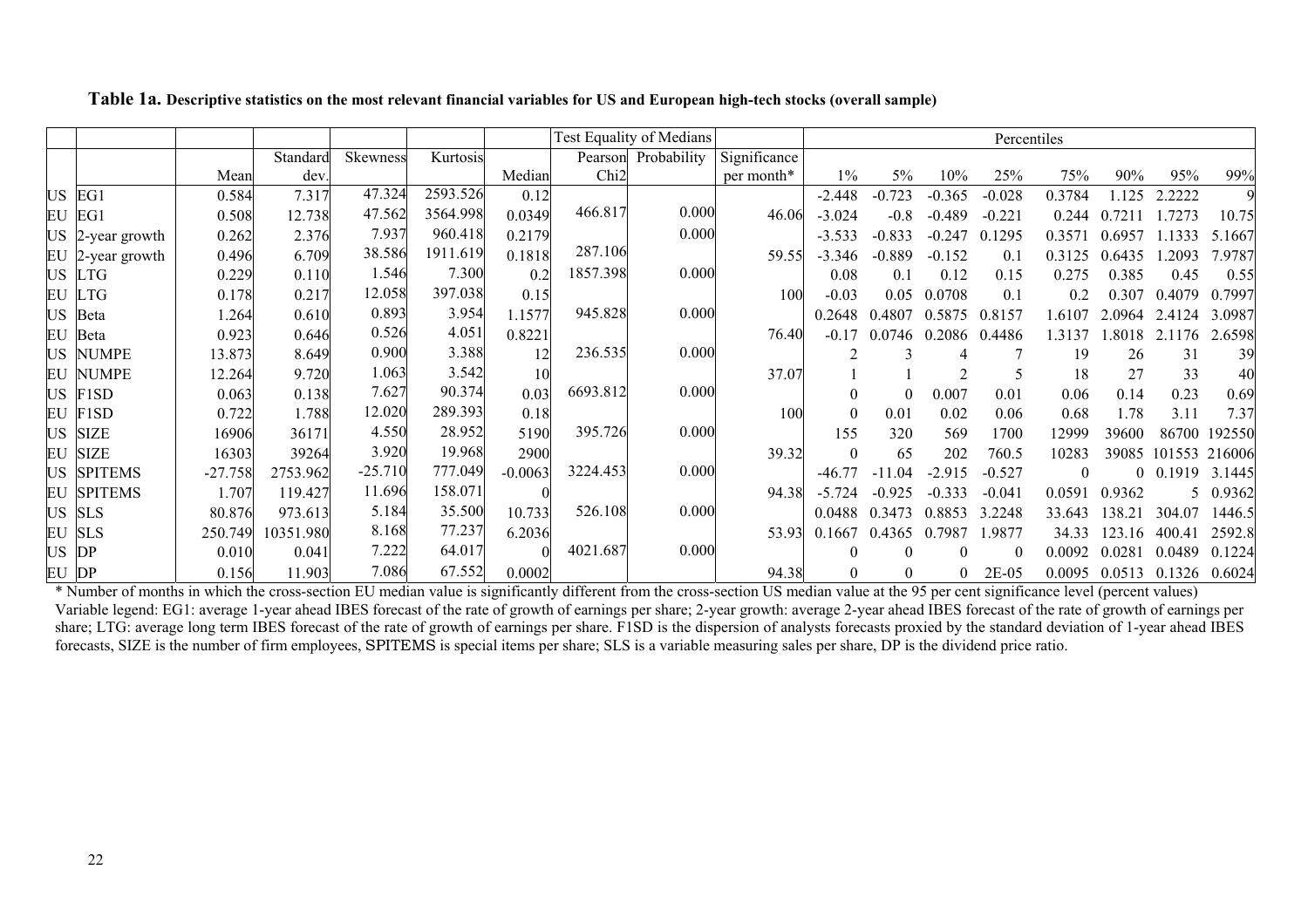|                        |                   |           |          |           |          |        |                  | <b>Equality of Medians test</b> |              |                  |                  |                |          | Percentiles |                |                 |                              |
|------------------------|-------------------|-----------|----------|-----------|----------|--------|------------------|---------------------------------|--------------|------------------|------------------|----------------|----------|-------------|----------------|-----------------|------------------------------|
|                        |                   |           | Standard | Skewness  | Kurtosis | Median | Pearson          | Probability                     | Significance |                  |                  |                |          |             |                |                 |                              |
|                        |                   | Mean      | dev.     |           |          |        | chi <sub>2</sub> |                                 | per month*   | $1\%$            | 5%               | 10%            | 25%      | 75%         | 90%            | 95%             | 99%                          |
|                        | US Obs. P\E ratio | 63.084    | 207.674  | 18.193    | 446.581  | 29.525 | 1014.23          | 0.000                           |              |                  | 7.39311.394      | 14.310         | 19.479   |             | 50.554 101.297 | 170.895         | 555.000                      |
|                        | EU Obs. P\E ratio | 68.307    | 632.731  | 50.211    | 2905.776 | 25     |                  |                                 | 89.88        | 4.757            | 9.031            | 1.835          | 16.934   | 42.225      |                | 80.862 148.148  | 738.333                      |
|                        | US $Log(P/E)$     | 3.534     | .858     | 1.288     | 6.170    | 3.385  | 1014.23          | 0.000                           |              | 2.000 2.433      |                  | 2.661          | 2.969    | 3.923       | 4.618          | 5.141           | 6.319                        |
| EU I                   | $Log(P \ E)$      | 3.360     | .914     | 1.282     | 7.907    | 3.219  |                  |                                 | 89.88        | 1.560 2.200      |                  | 2.471          | 2.829    | 3.743       | 4.393          | 4.998           | 6.604                        |
| US.                    | EG1               | 0.584     | 7.316    | 47.322    | 2593.526 | 0.12   | 466.817          | 0.000                           |              | $-2.448 - 0.722$ |                  | $-0.364$       | $-0.027$ | 0.378       | 1.125          | 2.222           |                              |
| EU                     | EG1               | 0.508     | 12.739   | 47.564    | 3564.688 | .0348  |                  |                                 |              | $29.21$ - 3.024  | $-0.8$           | $-0.489$       | $-0.221$ | 0.244       | 0.721          | 1.727           | 10.75                        |
|                        | US 2-year growth  | 0.277     | 2.034    | 8.726     | 2009.684 | 0.22   | 287.106          | 0.000                           |              | $-2.078 - 0.141$ |                  | $-0.083$       | 0.146    | 0.329       | 0.567          | 0.886           |                              |
|                        | EU 2-year growth  | 0.525     | 6.169    | 40.376    | 2142.41  | .187   |                  |                                 |              | $49.43 - 2.809$  | $-24$            | 0.029          | 0.113    | 0.307       | 0.581          |                 | 7.8                          |
| US                     | <b>TG</b>         | 21.766    | 9.588    | 1.24      | 5.355139 | 20     | 1857.398         | 0.000                           |              | 8                | 10               | 11.5           | 15       | 25          | 35             | 40              | 50                           |
| EU                     | <b>LTG</b>        | 18.229    | 21.049   | 15.093    | 465.7918 | 15     |                  |                                 | 79.77        | $-0.12$          | 5.16             | 7.5            | 10       | 20          | 31.22          | 41.34           | 79.97                        |
| $\overline{\text{US}}$ | Beta              | 1.199     | 0.551    | 0.742     | 3.337    | 1.101  | 945.828          | 0.000                           |              | 0.278 0.474      |                  | 0.571          | 0.780    | 1.549       | 1.965          | 2.227           | 2.713                        |
| EU                     | Beta              | .892      | 0.594    | 0.659     | 3.244    | .797   |                  |                                 |              | $71.91 - 0.133$  | 0.081            | 0.209          | 0.442    | 1.271       | 1.719          | 2.009           | 2.438                        |
| US.                    | <b>NUMPE</b>      | 14.042    | 8.716    | .925      | 3.423    | 12     | 236.535          | 0.000                           |              |                  | 3                | 5              |          | 19          | 27             | 31              | 39                           |
|                        | <b>EU NUMPE</b>   | 12.697    | 9.860    | .003397   | 3.380    | 10     |                  |                                 | 34.83        |                  |                  | $\mathfrak{D}$ |          | 18          | 28             | 33              | 40                           |
| US.                    | F <sub>1</sub> SD | 0.051     | 0.117    | 10.482    | 167.021  | 0.02   | 6693.812         | 0.000                           |              | $\Omega$         | $\boldsymbol{0}$ | .005           | .01      | .05         | 0.1            | 0.17            | 0.51                         |
| EU                     | F <sub>1</sub> SD | 0.564     | 1.090    | 4.968     | 41.081   | .17    |                  |                                 | 100          |                  | .01              | .02            | .05      | .59         | 1.48           | 2.34            | 5.31                         |
| JS                     | <b>SIZE</b>       | 16658.53  | 35361.9  | 4.541     | 28.993   | 5290   | 395.726          | 0.000                           |              | 148              | 319              | 566            | 1726     | 12920       | 39400          | 86700           | 192550                       |
| EU                     | <b>SIZE</b>       | 17137.98  | 40302.18 | 3.784     | 18.721   | 3205   |                  |                                 | 31.46        | $\Omega$         | 62               | 200            | 782      | 10838       | 41527          | 104966          | 217320                       |
|                        | US SPITEMS        | $-33.080$ | 3022.914 | $-97.670$ | 9540.692 | $-.00$ | 3224.453         | 0.000                           |              | $-54.35 - 10.58$ |                  | $-2.841$       | $-4.952$ | $\Omega$    | 0              | .153            | 2.846                        |
| EU                     | <b>SPITEMS</b>    | 1.798     | 123.615  | $-57.622$ | 4010.602 |        |                  |                                 |              | $94.38 - 5.724$  | $-1.221$         | $-.342$        | $-0.468$ | .062        | 1.142          | 5.494           | 28.462                       |
| JS                     | <b>SLS</b>        | 78.289    | 1062.293 | 91.646    | 8873.960 | 10.487 | 526.108          | 0.000                           |              | .043             | .277             | .873           | 3.225    | 32.025      |                | 125.357 266.127 | 1371.705                     |
| EU                     | <b>SLS</b>        | 274.787   | 10856.04 | 93.851    | 9180.842 | 7.357  |                  |                                 | 53.93        | .177             | .500             | .874           | 2.297    | 37          |                |                 | 290 153.284 458.587 2870.903 |
| US DP                  |                   | 0.018     | 0.051    | 7.562     | 68.037   |        | 4021.687         | 0.000                           |              | $\Omega$         | $\theta$         | $\theta$       |          | 0.0102      | 0.0321         | 0.0519          | 0.162                        |
| EU DP                  |                   | 0.19      | 15.303   | 7.012     | 64.532   | 0.0002 |                  |                                 | 94.38        | 0                | $\theta$         | 0              | 0.001    | 0.0087      |                | 0.0592 0.1526   | 0.704                        |

**Table 1b. Descriptive statistics on the most relevant financial variables for US and European high-tech stocks (positive earning firms)** 

\* Number of months in which the cross-section EU median value is significantly different from the cross-section US median value at the 95 percent significance level (percent values) Variable legend: EG1: average 1-year ahead IBES forecast of the rate of growth of earnings per share; 2-year growth: average 2-year ahead IBES forecast of the rate of growth of earnings per share; LTG: average long term IBES forecast of the rate of growth of earnings per share. F1SD is the dispersion of analysts forecasts proxied by the standard deviation of 1-year ahead IBES forecasts, SIZE is the number of firm employees, SPITEMS is special items per share; SLS is a variable measuring sales per share; DP is the dividend price ratio.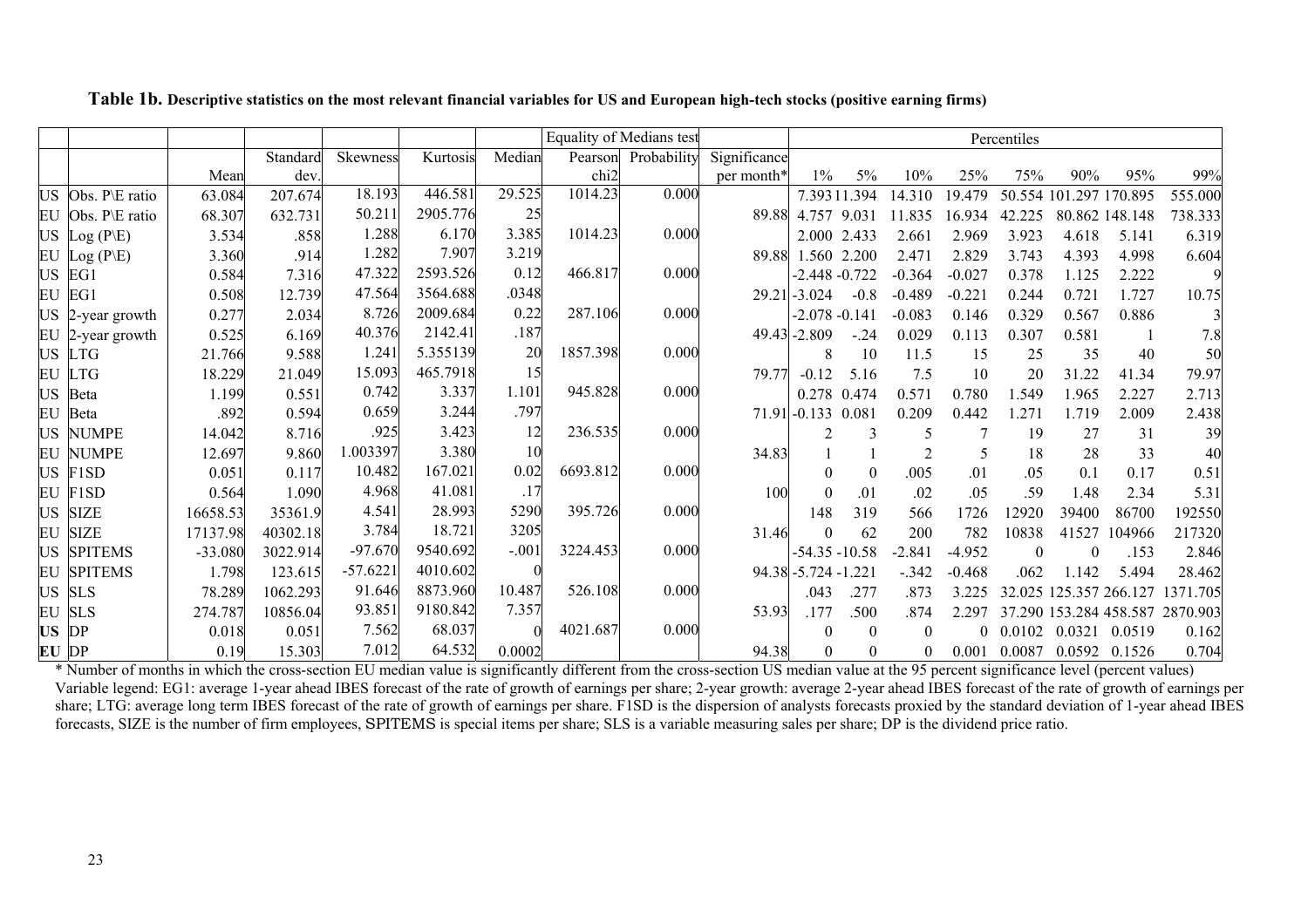| <b>Terminal</b>          |                                                                                                     |          |          | <b>RISK PREMIA</b> |          |          |          |
|--------------------------|-----------------------------------------------------------------------------------------------------|----------|----------|--------------------|----------|----------|----------|
| <b>Rate of</b><br>growth |                                                                                                     | 0.04     | 0.05     | 0.06               | 0.07     | 0.08     | 0.09     |
| 0.025                    | $E/P^*$                                                                                             | 0.894    | 0.897    | 0.893              | 0.856    | 0.852    | 0.828    |
|                          | s.e.                                                                                                | 0.158    | 0.158    | 0.168              | 0.188    | 0.163    | 0.173    |
|                          | Cross-sectional significance** (percent value)                                                      | 100      | 100      | 100                | 100      | 100      | 100      |
|                          | Constant                                                                                            | $-0.264$ | $-0.411$ | $-0.561$           | $-0.804$ | $-0.921$ | $-1.085$ |
|                          | s.e.                                                                                                | 0.462    | 0.447    | 0.471              | 0.557    | 0.477    | 0.497    |
|                          | Cross-sectional significance** (percent value)                                                      | 41.57    | 49.44    | 53.93              | 68.54    | 85.39    | 91.01    |
|                          | Average $R^2$                                                                                       | 0.59     | 0.57     | 0.56               | 0.52     | 0.51     | 0.49     |
|                          | <b>F-Test on the Joint hypothesis (H<sub>0</sub>:</b> $\alpha_0 = 0, \alpha_1 = 1$ ) (Cr.S.signif.) | 13.48    | 27.35    | 25.84              | 10.11    | 0.00     | 0.00     |
| 0.03                     | $E/P^*$                                                                                             | 0.891    | 0.894    | 0.890              | 0.871    | 0.846    | 0.829    |
|                          | s.e.                                                                                                | 0.158    | 0.158    | 0.168              | 0.188    | 0.165    | 0.167    |
|                          | Cross-sectional significance ** (percent value)                                                     | 100      | 100      | 100                | 100      | 100      | 100      |
|                          | Constant                                                                                            | $-0.214$ | $-0.372$ | $-0.529$           | $-0.720$ | $-0.912$ | $-1.056$ |
|                          | s.e.                                                                                                | 0.469    | 0.451    | 0.475              | 0.535    | 0.497    | 0.475    |
|                          | Cross-sectional significance ** (percent value)                                                     | 35.96    | 42.70    | 51.69              | 66.29    | 82.02    | 91.01    |
|                          | Average $R^2$                                                                                       | 0.59     | 0.58     | 0.56               | 0.53     | 0.51     | 0.49     |
|                          | <b>F-Test on the Joint hypothesis (H<sub>0</sub>:</b> $\alpha_0 = 0, \alpha_1 = 1$ ) (Cr.S.signif.) | 10.11    | 16.85    | 26.97              | 13.48    | 2.25     | 0.00     |
| 0.035                    | $E/P^*$                                                                                             | 0.888    | 0.891    | 0.888              | 0.871    | 0.849    | 0.819    |
|                          | s.e.                                                                                                | 0.158    | 0.158    | 0.169              | 0.190    | 0.174    | 0.179    |
|                          | Cross-sectional significance** (percent value)                                                      | 100      | 100      | 100                | 100      | 100      | 100      |
|                          | Constant                                                                                            | $-0.159$ | $-0.329$ | $-0.495$           | $-0.683$ | $-0.874$ | $-1.060$ |
|                          | s.e.                                                                                                | 0.479    | 0.456    | 0.483              | 0.538    | 0.507    | 0.518    |
|                          | Cross-sectional significance** (percent value)                                                      | 31.46    | 40.45    | 49.44              | 62.92    | 75.28    | 89.89    |
|                          | Average $R^2$                                                                                       | 0.59     | 0.58     | 0.56               | 0.53     | 0.51     | 0.49     |
|                          | <b>F-Test on the Joint hypothesis (H<sub>0</sub>:</b> $\alpha_0 = 0, \alpha_1 = 1$ ) (Cr.S.signif.) | 11.24    | 15.73    | 19.10              | 20.22    | 4.49     | 0.00     |
| 0.04                     | $E/P^*$                                                                                             | 0.885    | 0.888    | 0.884              | 0.867    | 0.844    | 0.841    |
|                          | s.e.                                                                                                | 0.158    | 0.158    | 0.171              | 0.195    | 0.177    | 0.160    |
|                          | Cross-sectional significance** (percent value)                                                      | 100      | 100      | 100                | 100      | 100      | 100      |
|                          | Constant                                                                                            | $-0.095$ | $-0.280$ | $-0.460$           | $-0.658$ | $-0.856$ | $-0.972$ |
|                          | s.e.                                                                                                | 0.492    | 0.462    | 0.499              | 0.562    | 0.530    | 0.465    |
|                          | Cross-sectional significance** (percent value)                                                      | 28.09    | 40.45    | 46.07              | 57.30    | 73.03    | 86.52    |
|                          | Average $R^2$                                                                                       | 0.59     | 0.58     | 0.56               | 0.53     | 0.51     | 0.50     |
|                          | F-Test on the Joint hypothesis (H <sub>0</sub> : $\alpha_0 = 0, \alpha_1 = 1$ ) (Cr.S.signif.)      | 12.36    | 13.48    | 22.47              | 23.60    | 10.11    | 0.00     |

#### **Tab. 2a The effect of theoretical on observed price earning under calibration of the risk premia and the terminal rate of growth – US sample**

The model tested is  $\ln(E/p) = \alpha_0 + \alpha_1 \ln(E/p)^* + \varepsilon$  $E_P$  =  $\alpha_0 + \alpha_1 \ln \left(\frac{E}{P}\right)^r + \varepsilon$  where  $(E/P)^*$  is the "DCF price earning" calculated as in

equation (4) of the paper.

\*\* Cross-sect. significance: number of times (in percent values) the coefficient is significant at 99 percent in the 89 monthly cross-sectional estimates of the sample period.

F-Test on the Joint hypothesis (H<sub>0</sub>:  $\alpha_0 = 0$ ,  $\alpha_1 = 1$ ) (Cr.S.signif.): number of times (in percent values) the null hypothesis is not rejected at 99 percent in the 89 monthly cross-sectional estimates of the sample period.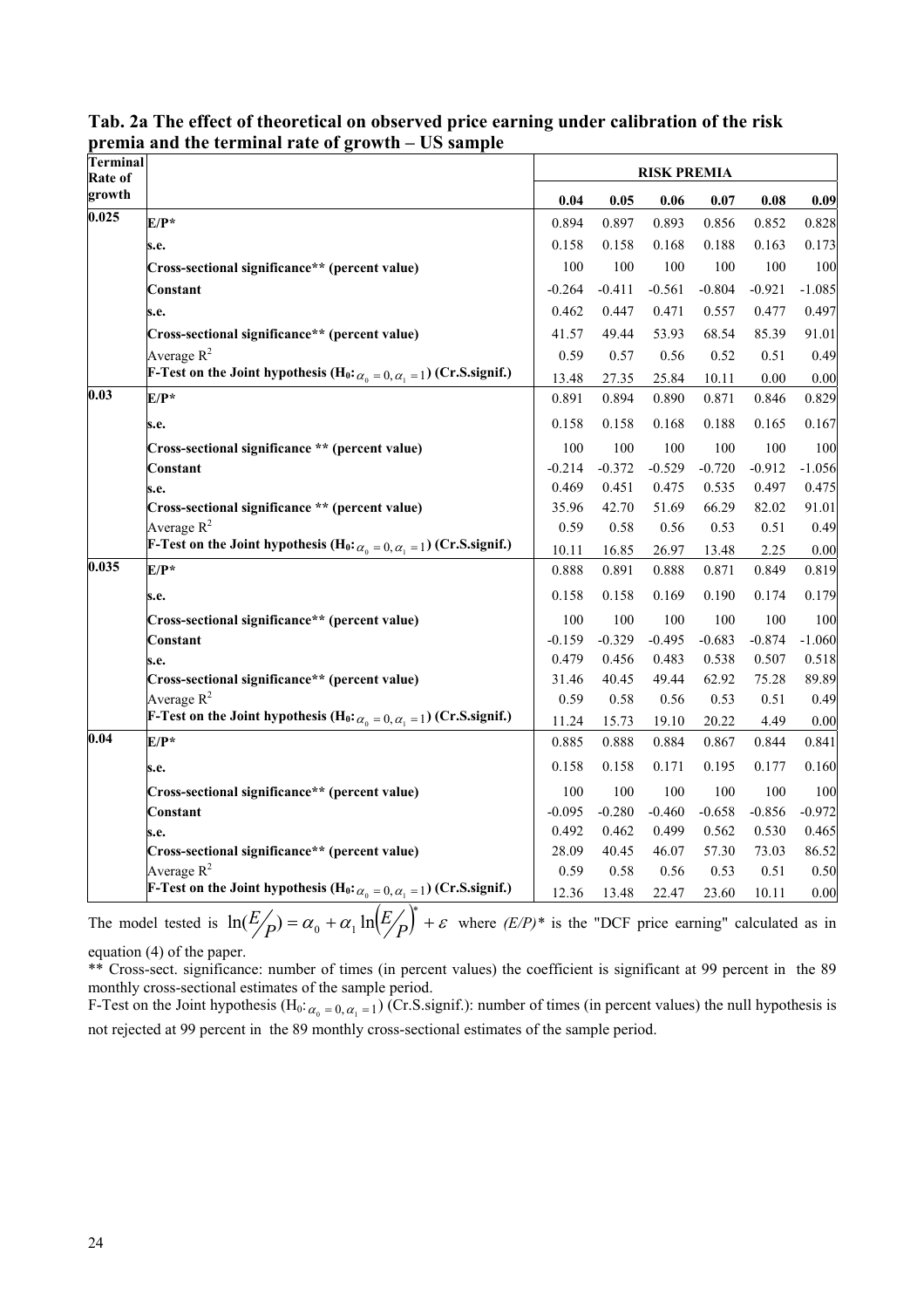| <b>Terminal</b><br><b>Rate of</b> |                                                                                                     |       |       | <b>RISK PREMIA</b>                                    |       |          |          |
|-----------------------------------|-----------------------------------------------------------------------------------------------------|-------|-------|-------------------------------------------------------|-------|----------|----------|
| Growth                            |                                                                                                     | 0.04  | 0.05  | 0.06                                                  | 0.07  | 0.08     | 0.09     |
| 0.025                             | $E/P^*$                                                                                             | 0.512 | 0.521 | 0.526                                                 | 0.536 | 0.539    | 0.538    |
|                                   | s.e.                                                                                                | 0.229 | 0.232 | 0.233                                                 | 0.232 | 0.234    | 0.233    |
|                                   | Cross-sectional significance** (percent value)                                                      |       |       | 100.00 100.00 100.00 100.00 100.00 100.00             |       |          |          |
|                                   | Constant                                                                                            |       |       | $-1.504$ $-1.560$ $-1.618$ $-1.657$ $-1.708$          |       |          | $-1.766$ |
|                                   | s.e.                                                                                                | 0.599 | 0.566 | 0.533                                                 | 0.505 | 0.484    | 0.460    |
|                                   | Cross-sectional significance** (percent value)                                                      |       |       | 97.65 100.00 100.00 100.00 100.00 100.00              |       |          |          |
|                                   | Average $R^2$                                                                                       | 0.37  | 0.36  | 0.36                                                  | 0.36  | 0.35     | 0.34     |
|                                   | F-Test on the Joint hypothesis (H <sub>0</sub> : $\alpha_0 = 0, \alpha_1 = 1$ ) (Cr.S.signif.)      | 3.53  | 5.88  | 1.18                                                  | 0.00  | 0.00     | 0.00     |
| 0.03                              | $E/P^*$                                                                                             | 0.503 | 0.518 | 0.519                                                 | 0.527 | 0.536    | 0.537    |
|                                   | s.e.                                                                                                | 0.227 | 0.231 | 0.232                                                 | 0.234 | 0.232    | 0.233    |
|                                   | Cross-sectional significance** (percent value)                                                      |       |       | 100.00 100.00 100.00 100.00 100.00 100.00             |       |          |          |
|                                   | Constant                                                                                            |       |       | $-1.502$ $-1.539$ $-1.617$ $-1.662$ $-1.700$          |       |          | $-1.755$ |
|                                   | s.e.                                                                                                | 0.605 | 0.579 | 0.538                                                 | 0.514 | 0.486    | 0.465    |
|                                   | Cross-sectional significance** (percent value)                                                      | 96.47 |       | 97.65 100.00 100.00 100.00 100.00                     |       |          |          |
|                                   | Average $R^2$                                                                                       | 0.36  | 0.36  | 0.36                                                  | 0.36  | 0.35     | 0.34     |
|                                   | <b>F-Test on the Joint hypothesis (H<sub>0</sub>:</b> $\alpha_0 = 0, \alpha_1 = 1$ ) (Cr.S.signif.) | 3.53  | 7.06  | 3.53                                                  | 0.00  | 0.00     | 0.00     |
| 0.035                             | $E/P^*$                                                                                             | 0.492 | 0.511 | 0.514                                                 | 0.521 | 0.532    | 0.533    |
|                                   | s.e.                                                                                                | 0.224 | 0.229 | 0.230                                                 | 0.232 | 0.230    | 0.232    |
|                                   | Cross-sectional significance** (percent value)                                                      |       |       | 100.00 100.00 100.00 100.00 100.00 100.00             |       |          |          |
|                                   | Constant                                                                                            |       |       | $-1.501$ $-1.534$ $-1.608$ $-1.661$ $-1.694$ $-1.750$ |       |          |          |
|                                   | s.e.                                                                                                | 0.613 | 0.583 | 0.544                                                 | 0.518 | 0.488    | 0.468    |
|                                   | Cross-sectional significance** (percent value)                                                      | 95.29 |       | 97.65 100.00 100.00 100.00 100.00                     |       |          |          |
|                                   | Average $R^2$                                                                                       | 0.36  | 0.36  | 0.36                                                  | 0.35  | 0.35     | 0.34     |
|                                   | <b>F-Test on the Joint hypothesis (H<sub>0</sub>:</b> $\alpha_0 = 0, \alpha_1 = 1$ ) (Cr.S.signif.) | 4.71  | 4.71  | 4.71                                                  | 1.18  | 0.00     | 0.00     |
| 0.04                              | $E/P^*$                                                                                             | 0.479 | 0.502 | 0.512                                                 | 0.518 | 0.527    | 0.529    |
|                                   | s.e.                                                                                                | 0.219 | 0.226 | 0.229                                                 | 0.230 | 0.229    | 0.230    |
|                                   | Cross-sectional significance** (percent value)                                                      |       |       | 100.00 100.00 100.00 100.00 100.00 100.00             |       |          |          |
|                                   | Constant                                                                                            |       |       | $-1.505$ $-1.531$ $-1.586$ $-1.646$ $-1.688$          |       |          | -1.744   |
|                                   | s.e.                                                                                                | 0.609 |       | 0.589 0.554                                           | 0.520 | 0.492    | 0.470    |
|                                   | Cross-sectional significance** (percent value)                                                      | 96.47 |       | 97.65 100.00 100.00 100.00 100.00                     |       |          |          |
|                                   | Average $R^2$                                                                                       | 0.35  | 0.36  | 0.36                                                  | 0.35  | 0.35     | 0.34     |
|                                   | <b>F-Test on the Joint hypothesis (H<sub>0</sub>:</b> $\alpha_0 = 0, \alpha_1 = 1$ ) (Cr.S.signif.) | 4.71  | 3.53  | 5.88                                                  | 1.18  | $0.00\,$ | 0.00     |

# **Tab. 2b The effect of theoretical on observed price earning under calibration of the risk premia and the terminal rate of growth – European sample**

Legend: see table 2a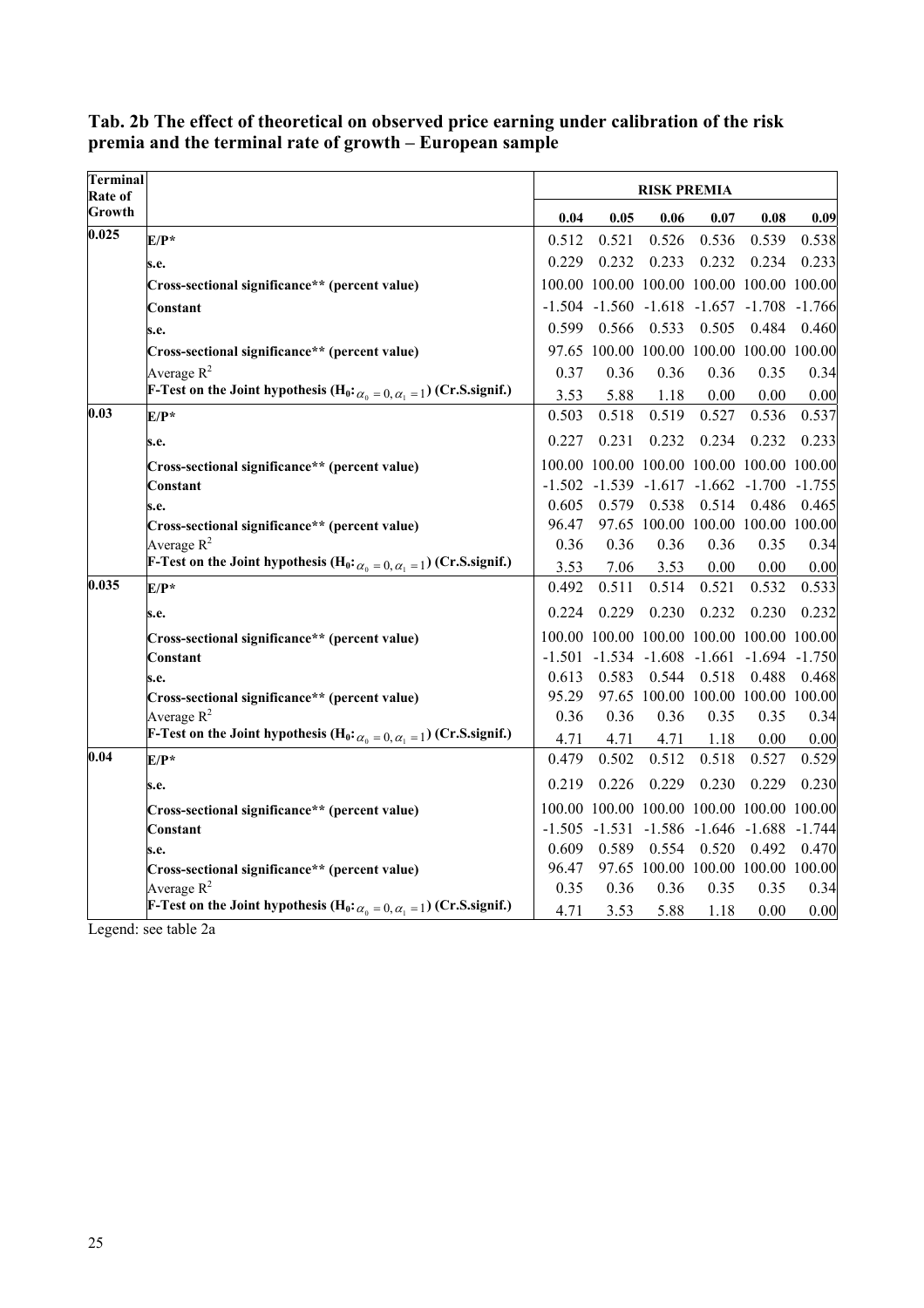### **Tab. 3a Empirical test of the strong version of the DCF model (hypotheses 1 and 2) in the US stock market**

|                          |         |         |            |         | <b>Mean group estimators</b> |            |            |            |
|--------------------------|---------|---------|------------|---------|------------------------------|------------|------------|------------|
| <b>Const</b>             | $-0.41$ | $-0.22$ | $-0.04$    | $-0.06$ | $-0.07$                      | $-0.06$    | $-0.08$    | $-0.09$    |
| s.e.                     | 0.45    | 0.52    | 0.44       | 0.37    | 0.35                         | 0.35       | 0.36       | 0.37       |
| Cross-sect. significance | 44.94   | 35.71   | 25.00      | 8.33    | 8.33                         | 7.14       | 7.14       | 8.33       |
| $E/P^*$                  | 0.90    | 0.96    | 0.91       | 0.91    | 0.91                         | 0.92       | 0.91       | 0.91       |
| s.e.                     | 0.16    | 0.18    | 0.11       | 0.10    | 0.10                         | 0.10       | 0.10       | 0.11       |
|                          | 100.00  | 100.00  | 100.00     | 100.00  | 100.00                       | 100.00     | 100.00     | 100.00     |
| MV                       |         | 3.4E-07 | $-2.8E-01$ | 1.6E-07 | $-7.1E-07$                   | $-6.9E-07$ | $-6.9E-07$ | $-7.2E-07$ |
| s.e.                     |         | 1.1E-06 | 2.5E-01    | 1.4E-06 | 2.4E-06                      | 2.4E-06    | 2.4E-06    | 2.3E-06    |
| Cross-sect. significance |         | 1.19    | 3.57       | 8.33    | 20.24                        | 16.67      | 19.05      | 16.67      |
| <b>Beta</b>              |         |         | $-0.28$    | $-0.27$ | $-0.25$                      | $-0.24$    | $-0.23$    | $-0.24$    |
| s.e.                     |         |         | 0.25       | 0.26    | 0.25                         | 0.26       | 0.26       | 0.26       |
| Cross-sect. significance |         |         | 63.10      | 52.38   | 51.19                        | 53.57      | 50.00      | 47.62      |
| <b>DP</b>                |         |         |            | 2.27    | 2.67                         | 2.90       | 2.95       | 2.96       |
| s.e.                     |         |         |            | 3.62    | 3.71                         | 3.81       | 3.78       | 3.42       |
| Cross-sect. significance |         |         |            | 4.76    | 3.57                         | 3.57       | 3.57       | 2.38       |
| <b>SLS</b>               |         |         |            |         | 0.01                         | 0.01       | 0.01       | 0.01       |
| s.e.                     |         |         |            |         | 0.01                         | 0.01       | 0.01       | 0.01       |
| Cross-sect. significance |         |         |            |         | 23.81                        | 20.24      | 20.24      | 17.86      |
| <b>NUMPE</b>             |         |         |            |         |                              | 0.00       | 0.00       | 0.00       |
| s.e.                     |         |         |            |         |                              | 0.01       | 0.01       | 0.01       |
| Cross-sect. significance |         |         |            |         |                              | 2.38       | 2.38       | 3.57       |
| F <sub>1</sub> SD        |         |         |            |         |                              |            | 0.23       | 0.24       |
| s.e.                     |         |         |            |         |                              |            | 0.47       | 0.51       |
| Cross-sect. significance |         |         |            |         |                              |            | 3.57       | 4.76       |
| <b>SPITEMS</b>           |         |         |            |         |                              |            |            | $-0.03$    |
| s.e.                     |         |         |            |         |                              |            |            | 0.30       |
| Cross-sect. significance |         |         |            |         |                              |            |            | 4.76       |
| $R^2$                    | 0.57    | 0.59    | 0.64       | 0.65    | 0.66                         | 0.66       | 0.67       | 0.67       |

(Dependent variable E/P. Rate of growth in the terminal period 2.5 percent, risk premium 5 percent)

The table shows the time series averages of cross-sectional slopes of equation (3) with their time series standard deviation for the overall sample period (January 1985 to May 2002). *(E/P)\** is the log of the DCF price earning ratio computed as in (4) where the terminal rate of growth set at 2.5 percent and the risk premium at 5 percent. *MV* is firm market value.  $\beta$  is the slope of the return of the stock on the return of the S&P 500 index estimated over the last two year on weekly data, *DP* is the dividend price ratio, *SLS* is a variable measuring sales per share, *NUMPE* is a measure of the number of IBES forecasts in the last three months, *F1SD* is the dispersion of analysts forecasts proxied by the standard deviation of 1-year ahead IBES forecasts and *SPITEMS* is special items per share. Cross-sect. significance: number of times (in percent values) the coefficient is significant at 99 percent in the 89 monthly cross-sectional estimates of the sample period.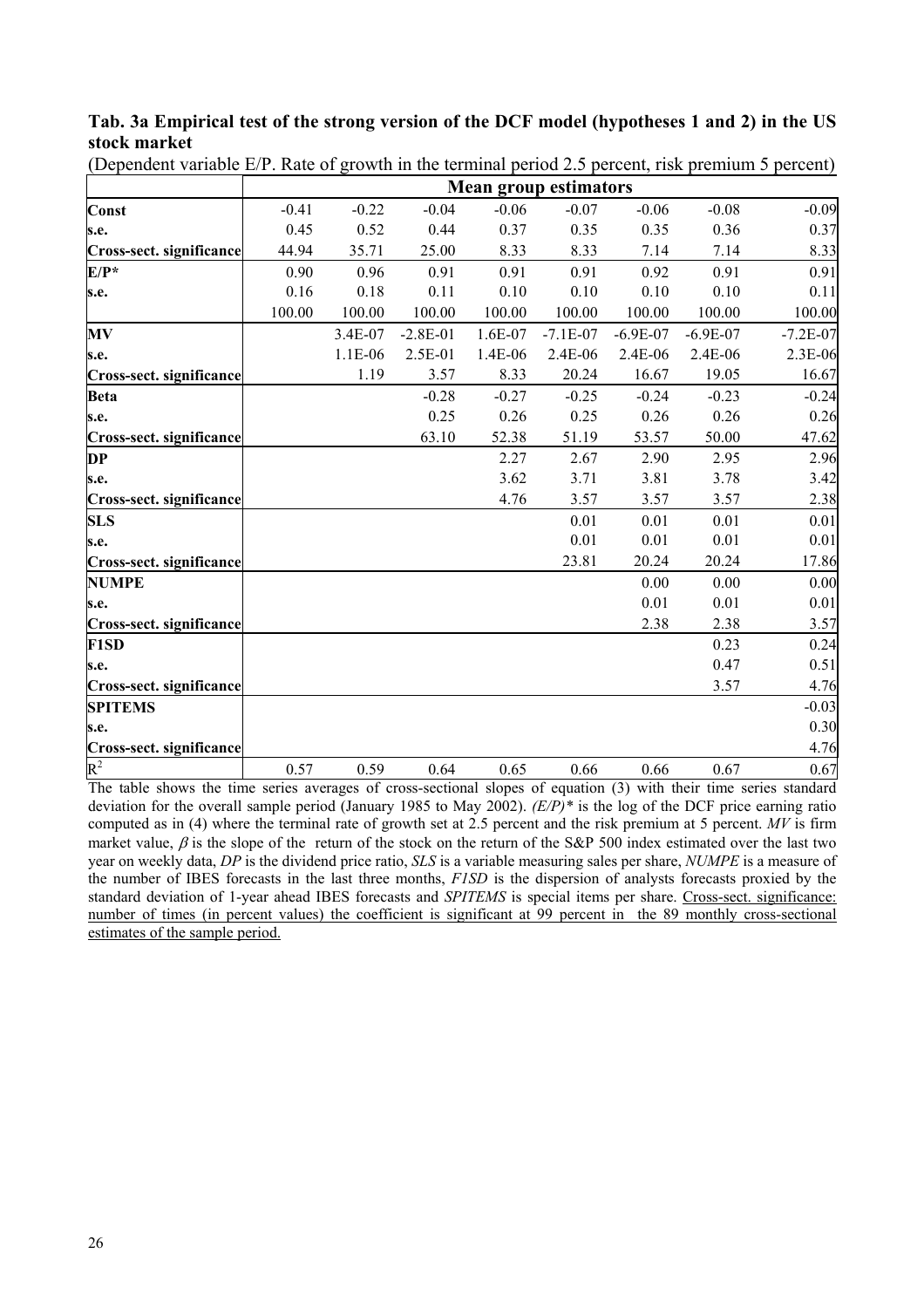# **Tab. 3b Empirical test of the strong version of the DCF model (hypotheses 1 and 2) in the European stock market.**

|                          |         |            |          | <b>Mean group estimators</b> |          |          |          |               |
|--------------------------|---------|------------|----------|------------------------------|----------|----------|----------|---------------|
| <b>Const</b>             | $-1.74$ | $-1.608$   | $-1.442$ | $-1.531$                     | $-1.570$ | $-1.479$ | $-1.433$ | $-1.439$      |
| s.e.                     | 0.47    | 0.667      | 0.813    | 0.867                        | 0.836    | 0.790    | 0.817    | 1.041         |
| Cross-sect. significance | 100.00  | 86.90      | 73.81    | 77.38                        | 79.76    | 78.57    | 77.38    | 60.71         |
| $E/P^*$                  | 0.539   | 0.51       | 0.46     | 0.45                         | 0.44     | 0.45     | 0.46     | 0.45          |
| s.e.                     | 0.235   | 0.26       | 0.26     | 0.27                         | 0.26     | 0.26     | 0.26     | 0.27          |
|                          | 95.51   | 90.48      | 88.10    | 84.52                        | 84.52    | 83.33    | 83.33    | 86.90         |
| MV                       |         | $-5.2E-08$ | 9.65E-07 | 1.08E-06                     | 1.1E-06  | 1.34E-06 | 1.32E-06 | $-3.2244E-07$ |
| s.e.                     |         | 1.84E-06   | 2.02E-06 | 1.98E-06                     | 1.96E-06 | 2.04E-06 | 1.94E-06 | 3.12234E-06   |
| Cross-sect. significance |         | 16.67      | 23.81    | 21.43                        | 22.62    | 23.81    | 22.62    | 9.52          |
| <b>Beta</b>              |         |            | $-0.34$  | $-0.31$                      | $-0.31$  | $-0.25$  | $-0.26$  | 0.08          |
| s.e.                     |         |            | 0.21     | 0.21                         | 0.21     | 0.25     | 0.25     | 1.06          |
| Cross-sect. significance |         |            | 57.14    | 58.33                        | 52.38    | 40.48    | 40.48    | 35.71         |
| <b>DP</b>                |         |            |          | 2.80                         | 1.55     | 1.80     | 1.64     | 0.23          |
| s.e.                     |         |            |          | 4.90                         | 3.84     | 4.06     | 3.90     | 5.19          |
| Cross-sect. significance |         |            |          | 13.10                        | 2.38     | 1.19     | 1.19     | 7.14          |
| <b>SLS</b>               |         |            |          |                              | 0.03     | 0.03     | 0.03     | 0.03          |
| s.e.                     |         |            |          |                              | 0.09     | 0.09     | 0.09     | 0.09          |
| Cross-sect. significance |         |            |          |                              | 9.52     | 8.33     | 8.33     | 7.14          |
| <b>NUMPE</b>             |         |            |          |                              |          | $-0.01$  | $-0.01$  | $-0.01$       |
| s.e.                     |         |            |          |                              |          | 0.01     | 0.01     | 0.02          |
| Cross-sect. significance |         |            |          |                              |          | 10.71    | 10.71    | 2.38          |
| F <sub>1</sub> SD        |         |            |          |                              |          |          | $-0.03$  | $-0.02$       |
| s.e.                     |         |            |          |                              |          |          | 0.09     | 0.69          |
| Cross-sect. significance |         |            |          |                              |          |          | 3.57     | 8.33          |
| <b>SPITEMS</b>           |         |            |          |                              |          |          |          | 1.14          |
| s.e.                     |         |            |          |                              |          |          |          | 3.63          |
| Cross-sect. significance |         |            |          |                              |          |          |          | 22.62         |
| $R^2$<br>$-11$           | 0.35    | 0.39       | 0.47     | 0.51                         | 0.52     | 0.56     | 0.57     | 0.75          |

Dependent variable E/P (rate of growth in the terminal period 2.5 percent, risk premium 8 percent)

Legend: see Table 4a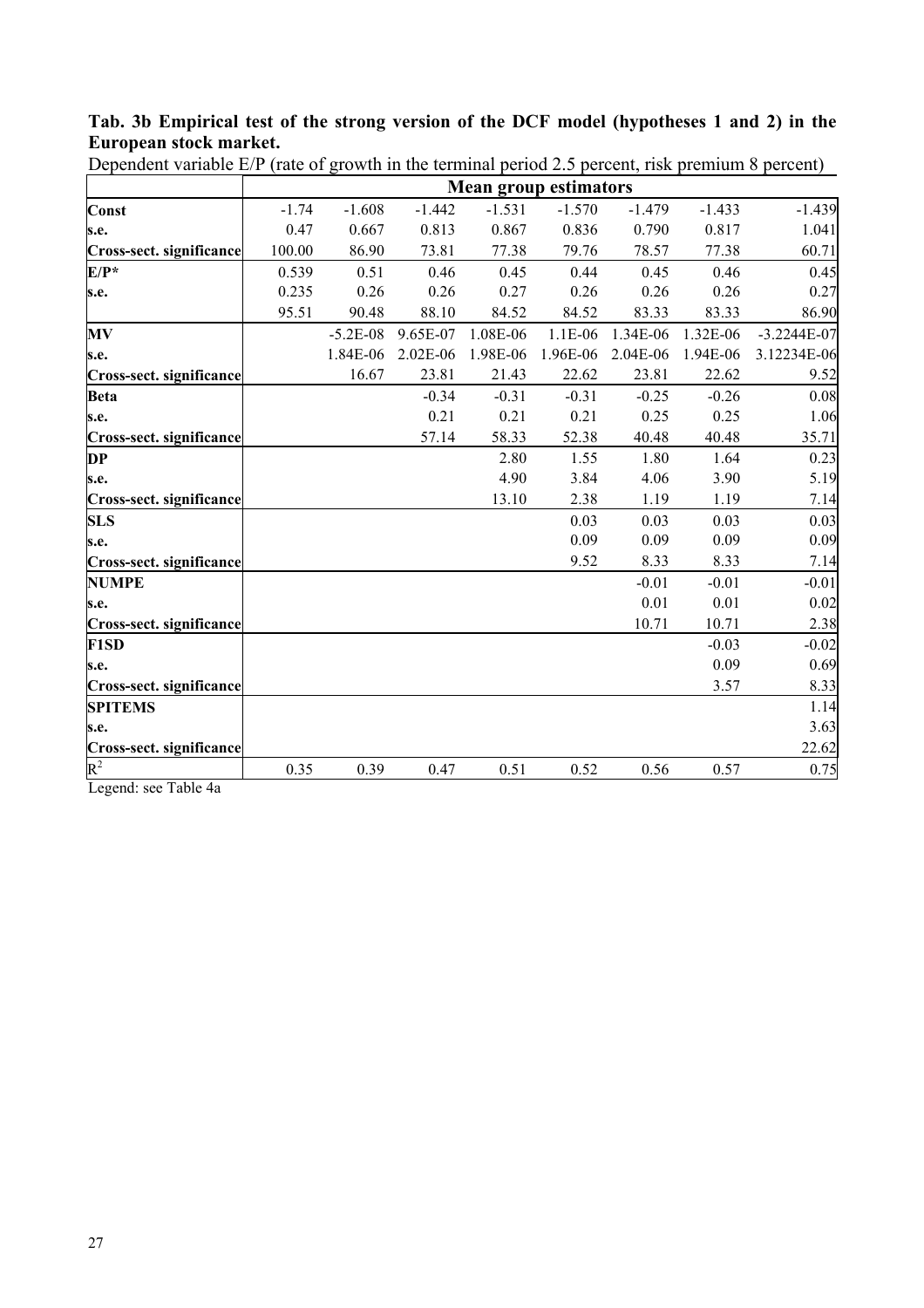|                          |          |          |          | <b>MEAN GROUP ESTIMATORS</b> |          |          |                                                                |          |                          |          |
|--------------------------|----------|----------|----------|------------------------------|----------|----------|----------------------------------------------------------------|----------|--------------------------|----------|
| Const                    | $-0.750$ | $-0.890$ | $-0.746$ | $-0.683$                     | $-0.566$ | $-0.572$ | $-0.598$                                                       | $-0.561$ | $-0.491$                 | $-0.330$ |
| s.e.                     | 0.470    | 0.417    | 0.394    | 0.445                        | 0.437    | 0.427    | 0.429                                                          | 0.399    | 0.382                    | 0.366    |
| Cross-sect. significance | 88.76    | 89.29    | 78.57    | 66.67                        | 57.14    | 55.95    | 55.95                                                          | 54.76    | 47.62                    | 19.05    |
| $E/P^*$                  | 0.674    | 0.765    | 0.806    | 0.830                        | 0.760    | 0.767    | 0.764                                                          | 0.771    | 0.789                    | 0.843    |
| s.e.                     | 0.296    | 0.165    | 0.154    | 0.162                        | 0.105    | 0.105    | 0.107                                                          | 0.103    | 0.100                    | 0.090    |
| Cross-sect. significance | 100      | 100      | 100      | 100                          | 100      | 100      | 100                                                            | 100      | 95.23                    | 91.66    |
| <b>EUFUND</b>            |          | $-0.044$ | $-0.193$ | $-0.210$                     | $-0.099$ | $-0.129$ | $-0.131$                                                       | $-0.126$ | $-0.160$                 | $-0.343$ |
| s.e.                     |          | 0.050    | 0.128    | 0.162                        | 0.269    | 0.291    | 0.288                                                          | 0.290    | 0.300                    | 0.279    |
| Cross-sect. significance |          | 57.14    | 59.52    | 60.71                        | 39.29    | 41.67    | 42.86                                                          | 39.29    | 35.71                    | 52.38    |
| <b>EUDIFFFUND</b>        |          |          | 0.789    | 0.881                        | 0.474    | 0.636    | 0.641                                                          | 0.613    | 0.737                    | 1.472    |
| s.e.                     |          |          | 0.665    | 0.829                        | 1.331    | 1.463    | 1.466                                                          | 1.480    | 1.491                    | 1.338    |
| Cross-sect. significance |          |          | 48.81    | 52.38                        | 40.48    | 42.86    | 45.24                                                          | 42.86    | 34.52                    | 44.05    |
| MV                       |          |          |          |                              |          |          | 4.9E-08 2.27E-07 1.67E-07 -2.4E-08                             |          | 4.8E-09 1.43E-07 1.9E-07 |          |
| s.e.                     |          |          |          |                              |          |          | 1.21E-06 1.25E-06 1.53E-06 2.06E-06 1.99E-06 1.85E-06 1.79E-06 |          |                          |          |
| Cross-sect. significance |          |          |          | 5.95                         | 13.10    | 22.62    | 30.95                                                          | 23.81    | 22.62                    | 8.33     |
| <b>Beta</b>              |          |          |          |                              | $-0.270$ | $-0.252$ | $-0.243$                                                       | $-0.228$ | $-0.229$                 | $-0.208$ |
| s.e.                     |          |          |          |                              | 0.257    | 0.261    | 0.258                                                          | 0.265    | 0.270                    | 0.255    |
| Cross-sect. significance |          |          |          |                              | 59.52    | 55.95    | 52.38                                                          | 47.62    | 42.86                    | 40.48    |
| <b>DP</b>                |          |          |          |                              |          | 2.264    | 2.286                                                          | 2.434    | 2.271                    | 1.771    |
| s.e.                     |          |          |          |                              |          | 3.402    | 3.553                                                          | 3.744    | 3.453                    | 2.800    |
| Cross-sect. significance |          |          |          |                              |          | 13.10    | 20.24                                                          | 22.62    | 16.67                    | 5.95     |
| <b>SLS</b>               |          |          |          |                              |          |          | 0.005                                                          | 0.004    | 0.004                    | 0.003    |
| s.e.                     |          |          |          |                              |          |          | 0.010                                                          | 0.009    | 0.007                    | 0.007    |
| Cross-sect. significance |          |          |          |                              |          |          | 14.29                                                          | 13.10    | 13.10                    | 8.33     |
| <b>NUMPE</b>             |          |          |          |                              |          |          |                                                                | $-0.002$ | $-0.002$                 | $-0.002$ |
| s.e.                     |          |          |          |                              |          |          |                                                                | 0.005    | 0.005                    | 0.005    |
| Cross-sect. significance |          |          |          |                              |          |          |                                                                | 7.14     | 7.14                     | 2.38     |
| <b>F1SD</b>              |          |          |          |                              |          |          |                                                                |          | $-0.094$                 | 0.095    |
| s.e.                     |          |          |          |                              |          |          |                                                                |          | 0.138                    | 0.270    |
| Cross-sect. significance |          |          |          |                              |          |          |                                                                |          | 8.33                     | 1.19     |
| <b>SPITEMS</b>           |          |          |          |                              |          |          |                                                                |          |                          | $-0.022$ |
| s.e.                     |          |          |          |                              |          |          |                                                                |          |                          | 0.164    |
| Cross-sect. significance |          |          |          |                              |          |          |                                                                |          |                          | 5.95     |
| $R^2$                    | 0.44     | 0.53     | 0.54     | 0.55                         | 0.59     | 0.61     | 0.62                                                           | 0.63     | 0.63                     | 0.66     |

**Tab. 4 The determinants of the observed price earning ratios in the pooled US and European sample** 

The model estimated on the pooled US and European sample is the same described in the legend of Table 4a with the "optimal" US (E/P)\* calculated with 5 percent risk premium and 2.5 percent terminal rate of growth. We add to the model two additional regressors: i) EUFOND which is the product of (E/P)\* and a dummy taking value of one for European stocks and zero otherwise; ii) EUDIFFFOND which is the product of the same European dummy and the difference between the fundamental E/P ratios calculated respectively for the US and the European sample.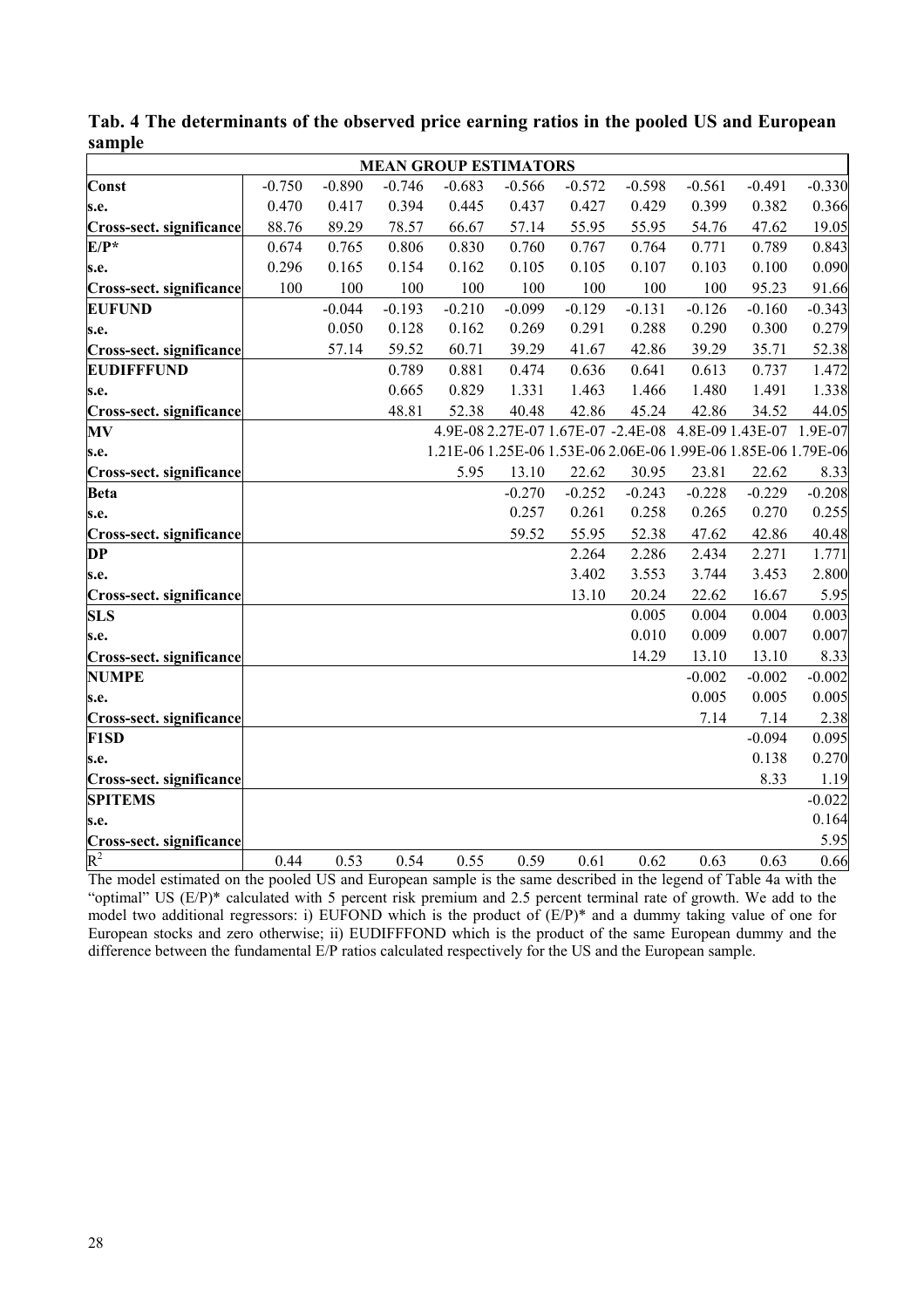**Tab. 5a Empirical test of the weak version of the DCF model (hypotheses 1 and 2) in the US stock market.** 

|                          |          |          |          |          | <b>Mean group estimators</b> |          |          |                                                          |                  |
|--------------------------|----------|----------|----------|----------|------------------------------|----------|----------|----------------------------------------------------------|------------------|
| <b>Const</b>             | $-3.438$ | $-2.486$ | $-2.453$ | $-2.480$ | $-2.498$                     | $-2.515$ | $-2.500$ | $-2.491$                                                 | $-2.480$         |
| s.e.                     | 0.254    | 0.315    | 0.292    | 0.303    | 0.288                        | 0.286    | 0.290    | 0.318                                                    | 0.307            |
| Cross-sect. significance | 100      | 100      | 100      | 100      | 100                          | 100      | 100      | 100                                                      | 95.24            |
| EG1                      | $-0.198$ | $-0.172$ | $-0.238$ | $-0.252$ | $-0.259$                     | $-0.266$ | $-0.265$ | $-0.266$                                                 | $-0.268$         |
| s.e.                     | 0.120    | 0.086    | 0.137    | 0.152    | 0.155                        | 0.161    | 0.162    | 0.160                                                    | 0.164            |
| Cross-sect. significance | 96.63    | 96.63    | 97.62    | 98.81    | 98.81                        | 98.81    | 98.81    | 97.62                                                    | 92.86            |
| <b>GLT</b>               |          | $-4.424$ | $-4.475$ | $-4.346$ | $-4.180$                     | $-4.190$ | $-4.221$ | $-4.235$                                                 | $-4.278$         |
| s.e.                     |          | 1.634    | 1.627    | 1.455    | 1.399                        | 1.400    | 1.416    | 1.490                                                    | 1.461            |
| Cross-sect. significance |          | 100      | 98.81    | 100      | 98.81                        | 98.81    | 98.81    | 98.81                                                    | 95.24            |
| <b>MV</b>                |          |          |          |          |                              |          |          | 8.4E-07 5.39E-07 4.37E-07 -1.2E-07 -9.607E-08 -1.444E-07 | $-1.87E-07$      |
| s.e.                     |          |          |          |          |                              |          |          | 1.38E-06 1.36E-06 1.81E-06 2.7E-062.6666E-06 2.6926E-06  | 2.183E-06        |
| Cross-sect. significance |          |          | 9.52     | 3.57     | 2.38                         | 7.14     | 5.95     | 9.52                                                     | 7.14             |
| <b>Beta</b>              |          |          |          | 0.006    | $-0.013$                     | 0.003    | 0.019    | 0.022                                                    | 0.009            |
| s.e.                     |          |          |          | 0.247    | 0.281                        | 0.278    | 0.284    | 0.305                                                    | 0.321            |
| Cross-sect. significance |          |          |          | 32.14    | 33.33                        | 35.71    | 35.71    | 36.90                                                    | 36.90            |
| <b>DP</b>                |          |          |          |          | 0.465                        | 0.704    | 0.813    | 0.741                                                    | 0.590            |
| s.e.                     |          |          |          |          | 3.366                        | 3.368    | 3.267    | 3.301                                                    | 3.505            |
| Cross-sect. significance |          |          |          |          | 1.19                         | 1.19     | $\theta$ | $\mathbf{0}$                                             | $\boldsymbol{0}$ |
| <b>SLS</b>               |          |          |          |          |                              | 0.005    | 0.005    | 0.005                                                    | 0.006            |
| s.e.                     |          |          |          |          |                              | 0.011    | 0.011    | 0.011                                                    | 0.010            |
| Cross-sect. significance |          |          |          |          |                              | 9.52     | 5.95     | 5.95                                                     | 8.33             |
| <b>NUMPE</b>             |          |          |          |          |                              |          | $-0.002$ | $-0.002$                                                 | $-0.002$         |
| s.e.                     |          |          |          |          |                              |          | 0.006    | 0.005                                                    | 0.005            |
| Cross-sect. significance |          |          |          |          |                              |          | 1.19     | 0.00                                                     | 1.19             |
| F <sub>1</sub> SD        |          |          |          |          |                              |          |          | $-0.012$                                                 | $-0.012$         |
| s.e.                     |          |          |          |          |                              |          |          | 0.774                                                    | 0.817            |
| Cross-sect. significance |          |          |          |          |                              |          |          | 11.90                                                    | 14.29            |
| <b>SPITEMS</b>           |          |          |          |          |                              |          |          |                                                          | 0.197            |
| s.e.                     |          |          |          |          |                              |          |          |                                                          | 0.214            |
| Cross-sect. significance |          |          |          |          |                              |          |          |                                                          | $\boldsymbol{0}$ |
| $R^2$                    | 0.21     | 0.46     | 0.52     | 0.53     | 0.54                         | 0.55     | 0.55     | 0.56                                                     | 0.57             |

Dependent variable E/P. Rate of growth in the terminal period 2.5 percent, risk premium 5 percent

The table shows the time series averages of cross-sectional slopes of equation (3) with their time series standard deviation for the overall sample period (January 1995- May 2002). *EG1*: 1-year ahead average IBES forecasts of the rate of growth earnings. *GLT*: long term average IBES forecasts of the rate of growth earnings, *MV* is firm market value, *Beta* is the slope of the return of the stock on the return of the S&P 500 index estimated over the last two year on weekly data, *DP* is the dividend price ratio, *SLS* is a variable measuring sales per share, *NUMPE* is a measure of the number of IBES forecasts in the last three months, *F1SD* is the dispersion of analysts forecasts proxied by the standard deviation of 1-year ahead IBES forecasts and *SPITEMS* is special items per share. Cross-sect. significance: number of times (in percent values) the coefficient is significant at 99 percent in the 89 monthly cross-sectional estimates of the sample period.